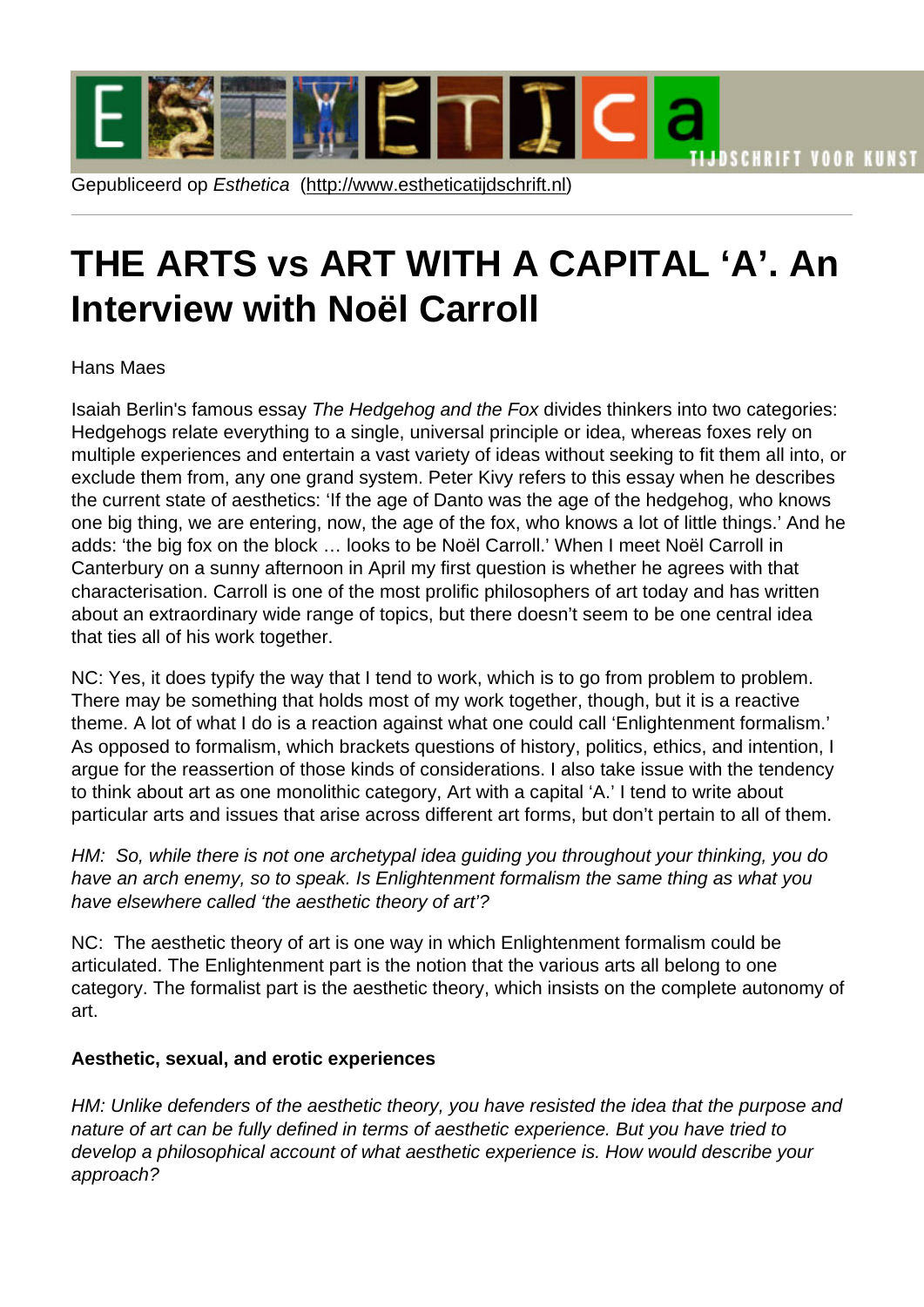NC: Well, experiences have content. So, if one is going to characterize what an aesthetic experience is, one should specify what its content is. I've argued that it involves attentiveness to the formal, the expressive, and the aesthetic qualities of a work of art. When I first formulated this view, I often got the same criticism: why would precisely these and only these contents be the aesthetic ones? I've since tried to explain what holds those things together. They are all forms of embodiment. In other words, you have an aesthetic experience when you are attentive to the ways in which a work's point or purpose is embodied.

#### HM: Why do you think that this content-oriented approach to aesthetic experience is superior to alternative approaches?

NC: Those who defend an affect-oriented approach and want to define aesthetic experience as a particular affect at least owe us some characterization of that affect. You can't just say that there is one and leave it at that. Jesse Prinz has been bold in this regard and has argued that the affect is something like awe or elevation. But that can't possibly be right. Awe involves having an experience of taking in air, yet there are obviously aesthetic experiences, like laughter and horror, which involve expelling air. So, at the very least, that account can't be right. Likewise, the valuing views that claim that aesthetic experiences are intrinsically valuable can't be right because, among other things, they're not sufficient. For instance, you can have a fulfilling conversation with a friend and you might value that for its own sake, but it's hardly a work of art. So, being valuable for its own sake is not sufficient. Another disadvantage of the value-oriented approach is that it doesn't tell us anything about what one should do in order to have an aesthetic experience. It only says that one should try to value the experience for its own sake, which is about as unhelpful a piece of advice as one can imagine. A content-oriented approach, by contrast, can tell an aspiring aesthete what to do, namely attend to the formal, aesthetic, and expressive properties of artworks.

HM: But why would an aspiring aesthete want to have aesthetic experiences in the first place, if they exhibit no positive value or desirable affect? In fact, it seems difficult to make sense of the very notion of an aesthete, someone who pursues aesthetic experiences, if one defends a purely content-oriented approach to aesthetic experience.

NC: I'm not so sure about that. There are many values besides enjoyable experiences that can be obtained through an engagement with different sorts of art. Some of them involve improving your powers of interpreting other people, or enhancing your discriminatory powers, or developing your powers of pattern recognition. Moreover, art offers you the possibility of joining the conversation of culture. So you're not left with there being no sorts of reasons to encourage people to become aesthetes. That being said, I don't know whether one's account of aesthetic experience should also include in it a motive for pursuing aesthetic experiences. Yours is a distinctively philosophical way of framing the problem. Why be an aesthete? Why be moral? We enter these various discourses, whether they're about art or about morality, as a full fledged member of an evolving culture. After all, nobody wakes up and says: do I want to become an aspiring aesthete today? One's introduction to the arts is gradual and it's part of one's enculturation in any society. It's not the sort of thing that most people would selfconsciously take on.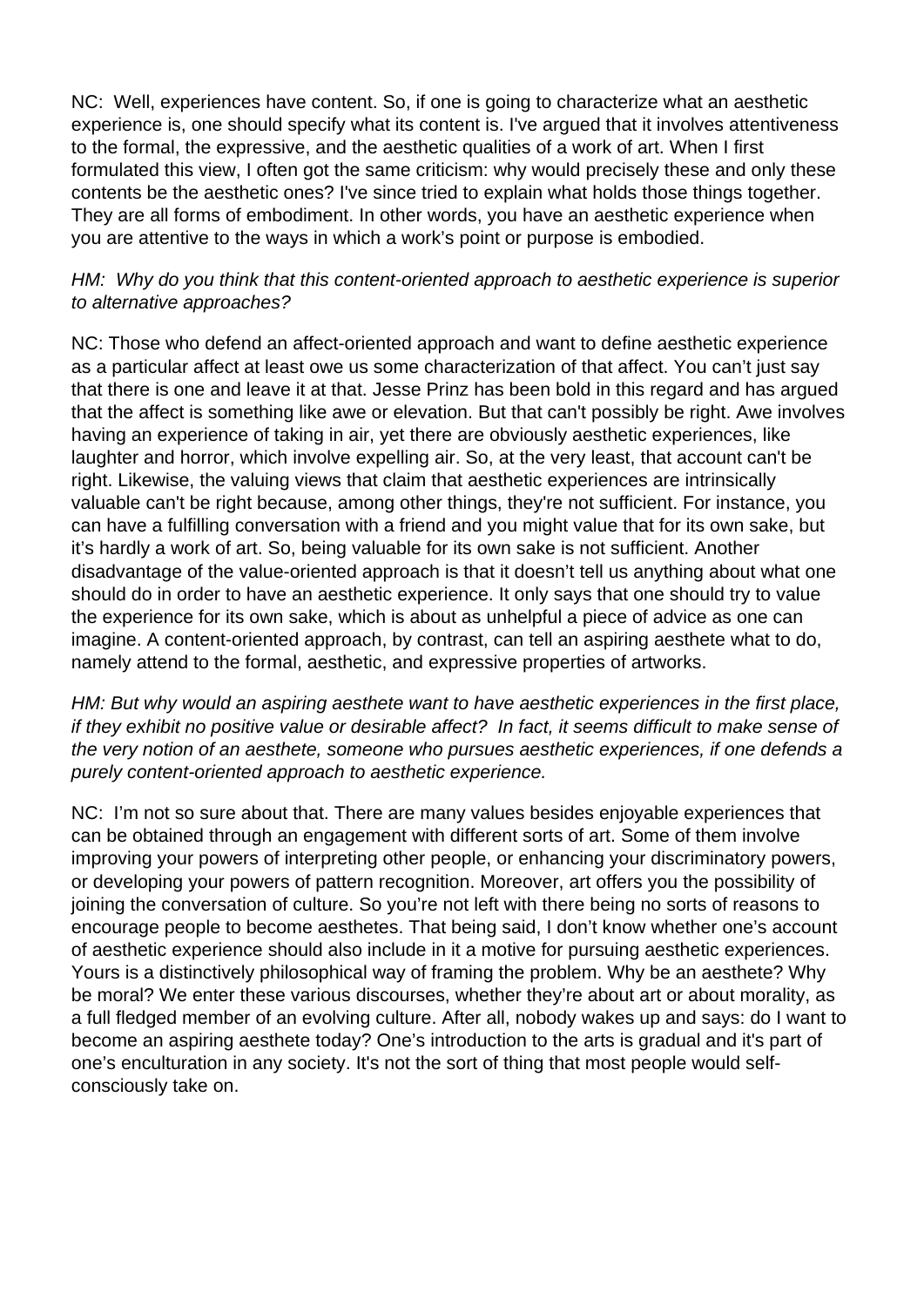HM: Let me raise a different issue then. Aesthetic experiences, you have argued, are similar to sexual experiences. If someone has sexual intercourse purely for some instrumental purpose, we wouldn't deny that that person has had a sexual experience, so, the argument goes, why should matters stand differently with respect to aesthetic experience?

NC: The reason I introduced this particular comparison is because sexual experiences are ones that people are prone to say they value for their own sake, whereas I don't think that that is necessarily the case.

HM: I think you are right. Sexual experiences can be good or bad or neither of the two, and there is no reason to consider all sexual experiences intrinsically valuable. But what about erotic experiences? Isn't it true that we will only call something an 'erotic experience' when it involves a positive sexual experience? And is an aesthetic experience, at least the way we use that phrase in everyday language, not more analogous to an erotic experience than a sexual experience? After all, if someone is simply attentive to the brushstrokes in a painting, without appreciating or valuing that experience, we wouldn't typically call this an aesthetic experience.

NC: I don't know. I'm not as confident as you are that we have this distinction between the erotic and the sexual. When Gloria Steinem distinguishes erotica from pornography, she doesn't do this along the lines of intrinsic versus instrumental value. It has more to do with mutual affection and respect, or the absence thereof. But that's a stipulative definition. After all, exploitative adult materials shops say they sell erotica. Similarly, you could make the distinction and say that from now on you will mean by aesthetic experience only that sort of experience that has positive value and is valued for their own sake. But then you are no longer arguing for it. Also, this move would have catastrophic consequences if you are planning to use aesthetic experience as a building block in a broader theoretical framework. For instance, if you want to say that a work of art is something that has to carry an aesthetic experience then you won't be able to account for bad works of art. You could argue that the primary intention to bring about an aesthetic experience is sufficient for something to be art, but then there are all kinds of works ?? cathedrals, religious paintings, etc -- that don't have that as the primary intention. But, as I said, this is a problem if you try to deploy that concept of aesthetic experience in building a larger theory. You could of course refrain from doing that and be a fox and just stipulate that this will your account of aesthetic experience.

HM: But would it really be just a matter of stipulation? At least where erotic experiences are concerned, I think there is a plausible, non-stipulative way of distinguishing them from nonerotic sexual experiences. An erotic experience will involve some form of sexual excitement or arousal, which seems to imply that it is, at least to a certain extent, enjoyable.

NC: But I seem to remember having read about rape victims who find themselves enjoying the experience and then feel guilty about it afterwards. Does that then qualify as an erotic experience? More importantly, even if someone in such a situation feels arousal because there are certain physical mechanisms in operation, it would be really wrong to say that they value them for their own sake. The fact that someone feels some twinge of pleasure during the whole experience, doesn't in and of itself mean that it has intrinsic value. The same is true, I would say, for aesthetic experience.

#### **Buster Keaton and Merleau-Ponty**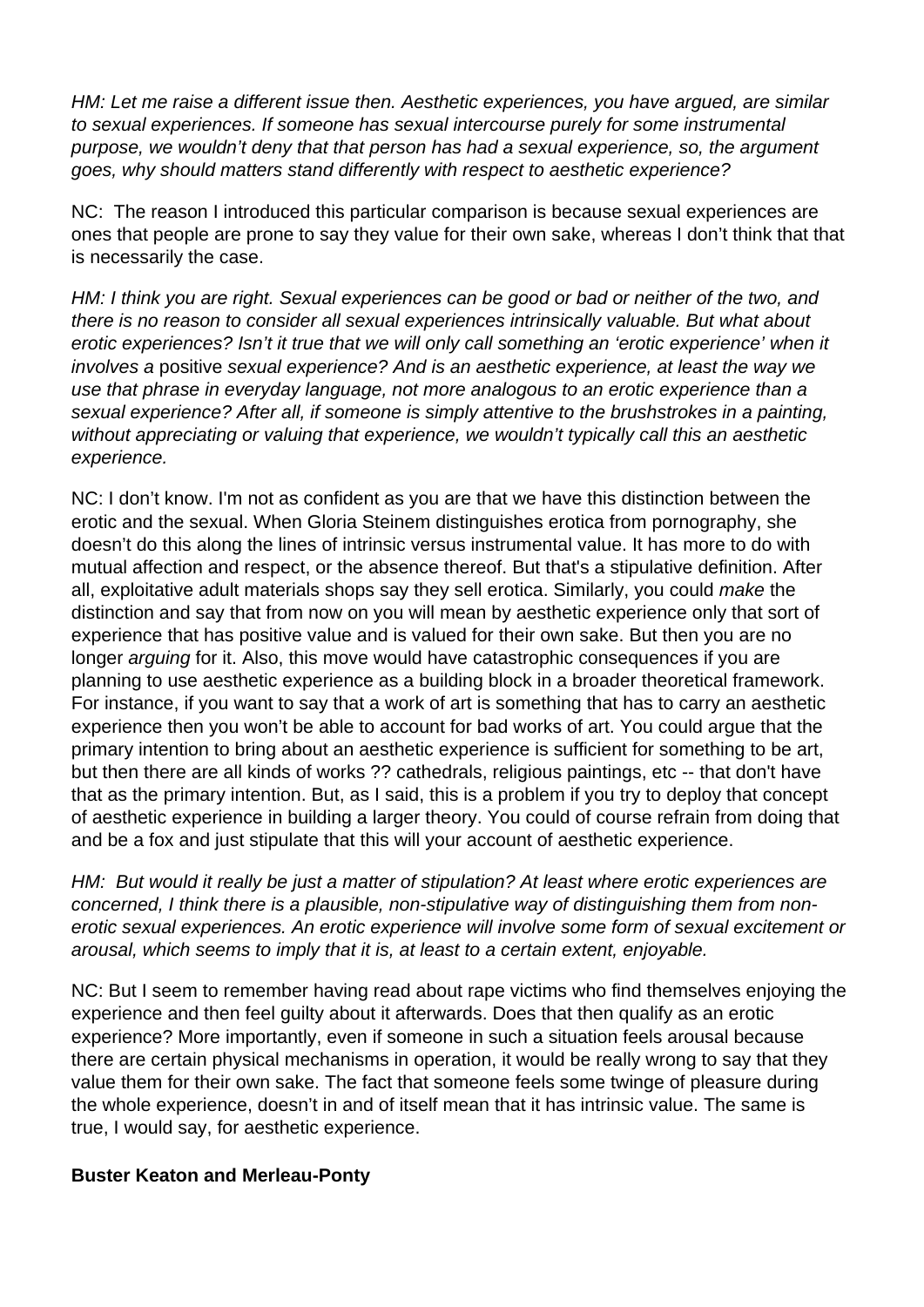HM: I would like to ask you about your own aesthetic experiences. Can you mention a work of art that has had a profound impact on you?

NC: The one that I immediately think of is Buster Keaton's film The General. That's a work of art I go back to again and again, and I always discover new things in it.

# HM: Would you say it's a profound work of art?

NC: Philosophers of music have so pushed and poked the concept of profundity that I'm a bit hesitant to use that term. But it certainly is a work of art and it does offer some very profound insights into, say, the nature of human intelligence. It had a great impact on me, especially because it made me aware of a dimension of life that I, as an academic who has always been involved in the manipulation of information, I am not really familiar with. I mean the skilldimension of human existence, the sort of life that is wedded to the manipulation of things. The General really makes you feel what is glorious about a life engaged with moving things, aiming things, weighing things, coupling things, uncoupling things, … It's very exhilarating in that respect.

HM: You recently published a book about Buster Keaton, entitled Comedy Incarnate (2009), which is a revised and updated version of your doctoral dissertation of 1976. Both the book and the dissertation show a strong influence of the French phenomenologist, Merleau? Ponty. To some people, this may come as a surprise because in other publications you have been very critical of French philosophy.

NC: That it was Merleau-Ponty that I was taken with shouldn't be that surprising. After all, he was very interested in the psychology of perception and behavior, what we would now think of as cognitive psychology. The people who I have tended to be more critical of are poststructuralists. Merleau?Ponty is a pre-structuralist. And, although I find post-structuralism, and particularly Lacanian psychoanalysis, deeply problematic, there are even certain aspects of post-structuralism that I can acknowledge have value as critical tools.

# HM: Such as?

NC: The view that I think goes back to Lévi-Strauss, but is articulated by Pierre Macherey and, to a certain extent, is just assumed by Althusser, that what artworks do is reveal or exhibit contradictions in a society of a certain period. That can be a powerful heuristic and a viable critical approach to certain works of art. It's only when these ideas become super?generalizations, when it is axiomatic that any work will exhibit contradictions, that such a theory becomes problematic. Similarly, in structuralism, it's axiomatic that the fundamental structure will be binary and will involve two terms that are opposite. The work of the myth then, as Lévi-Strauss would have it, is to actually reconcile those oppositions. Now, if you replace the myth in Lévi-Strauss's theory with the work of art, it becomes clear why I think that the Macherey?Althusser line ultimately derives from Lévi?Strauss.

# **Philosophy of art and art practice**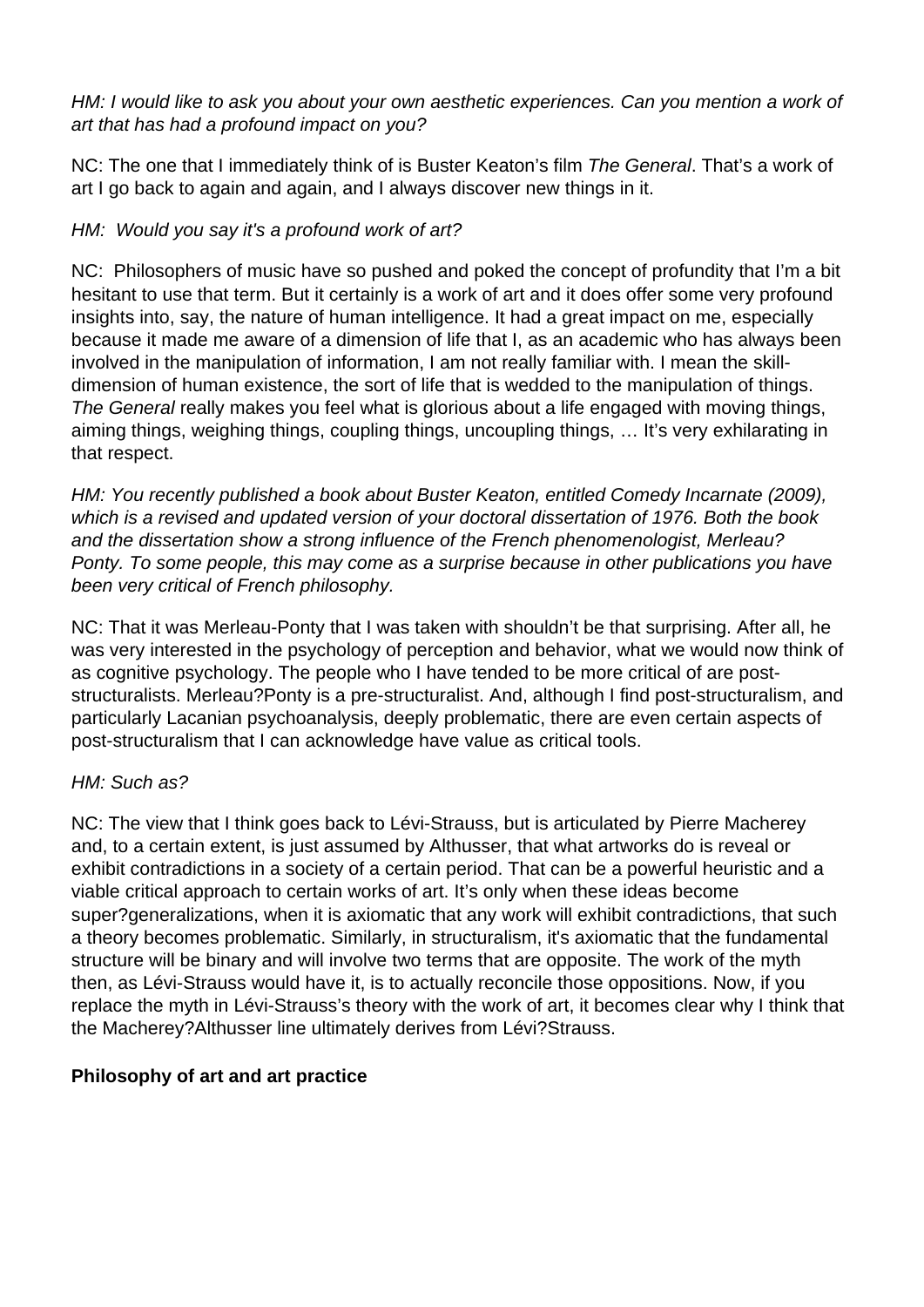HM: In your widely used handbook, Philosophy of Art, you argue that philosophers, by studying the concepts of a particular practice, can make an important contribution to the life of that practice and even reveal its overall sense. If this is true, one would expect the philosophy of art to be extremely useful for people in the art world. Yet, one often gets the opposite impression. Many artists, curators, art critics would heartily agree with Barnett Newman's famous quip that aesthetics is to artists as ornithology is to birds.

NC: Well, if they really thought that, there would be no ArtForum, no October. Clement Greenberg wouldn't have had any influence. Harold Rosenberg wouldn't have had any influence. If you read articles by Donald Judd or Robert Morris, they're full of references to Wittgenstein, Hume, and other philosophers. Or, if you want examples from the contemporary art world, think of Documenta, think of influential critics like Danto, Buchlow, Krauss, Fried, think of the art journal Aesthetica.

HM: But what about The Journal of Aesthetics and Art Criticism and The British Journal of Aesthetics, arguably the two leading journals in our field? They are rarely read by people in the art world, unlike Aesthetica or October.

NC: That's probably true. The Journal of Aesthetics and Art Criticism has the term 'criticism' in the title, but it rarely contains examples of what you would normally think of as criticism. When those other journals, certainly October, invoke theory or philosophy or psychoanalysis, they do it to interpret work. They apply it, in other words. Artists are attracted to that because they are shown how to access these theories creatively. They'll find it inspirational. Whereas, for various kinds of professional reasons, that's not how philosophy is conducted in The Journal Aesthetics and Art Criticism or The British Journal of Aesthetics.

HM: The level of generality that philosophy aspires to must have something to do with it. As you have pointed out elsewhere, a successful philosophical theory will try to accommodate all the pertinent data and because of that will tend to be pretty thin and not very useful.

NC: Right. Some of the work I do is characterized by this kind of thinness. For instance, a good definition of the moving image should accommodate the good, the bad and the ugly; it should accommodate the modernist and the classical. Such a general definition, like the one I proposed, is not going to have much directive force. However, I also think that philosophical theories can be useful. Typically, I don't like to come at the problems of the philosophy of art so much from the reception side, as from the production side. In that respect, I try to imitate Aristotle. Aristotle cares about the reception side, but he is also very interested in the construction side: what sort of plot, what sort of characters do you need in order to get the catharsis of pity and fear? I think that some of my work could be useful on the construction side. I always had hoped that people would read my book on the philosophy of horror and would say "Ah, well this will be helpful when I'm constructing a plot or constructing a monster." Other aspects of my work are useful in a different way. Supposedly the Allies fought World War II to make the world safe for democracy. Well, sometimes I feel that what I do, in railing against the aesthetic theory of art and enlightenment formalism, is make the world safe for art the way it actually is: art that is engaged with politics, with society, with history, with spiritual values. That's another kind of service philosophy can perform.

Think of this on an analogy with Arthur Danto. On the one hand, Arthur Danto's theory of art doesn't privilege any kind of art because it is very general and is meant to apply to all works of art. On the other hand, his 'end of art' thesis is really meant to liberate art from the narrow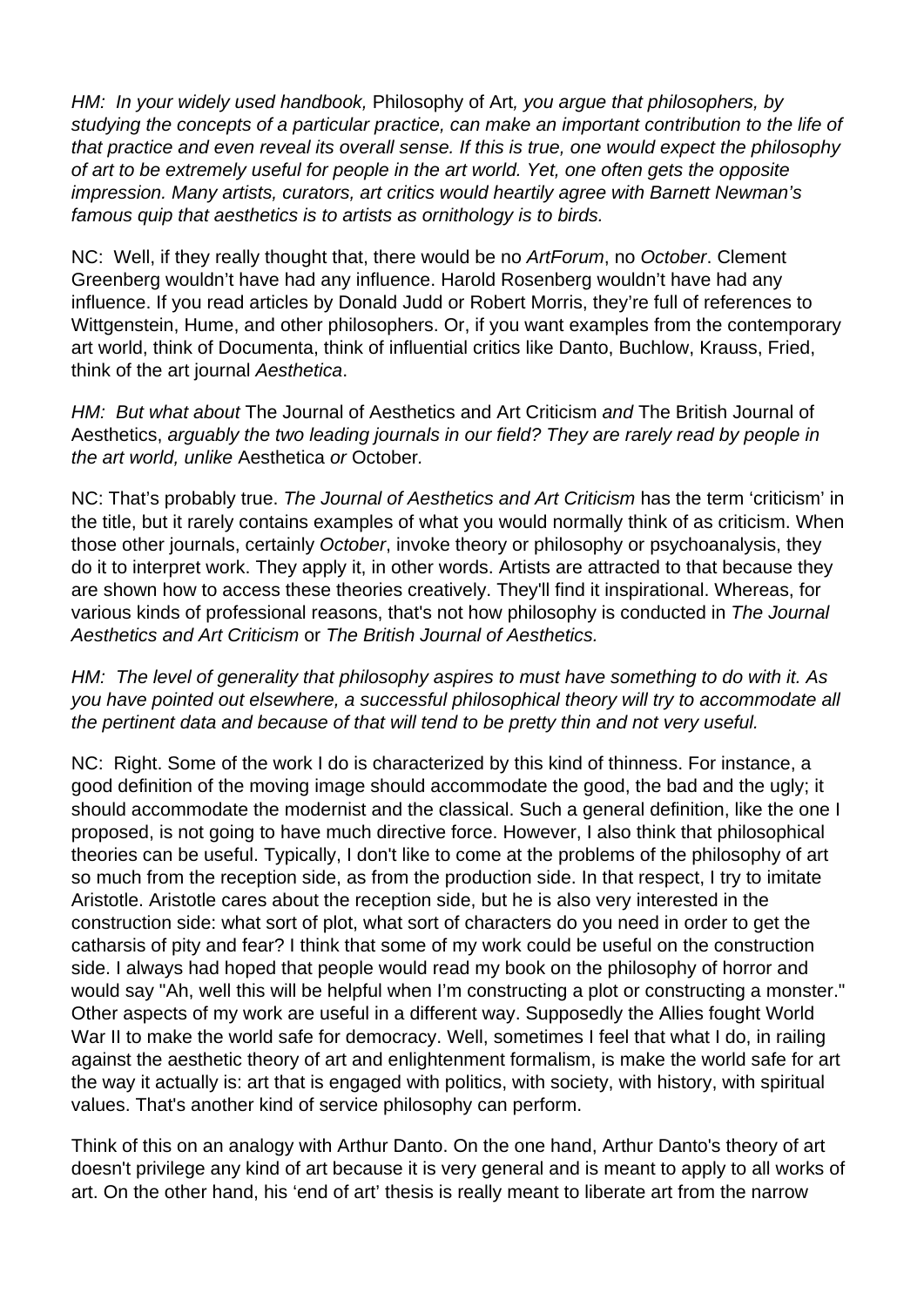constraints of modernism as conceptualized by someone like Greenberg. Now that the task of defining art has been turned over to the philosopher, Danto says, artists are free to pursue a thousand different pursuits; they are free to celebrate the morning, sing of love, condemn oppression, etc.

HM: Now that we are discussing the relation between the philosophy of art and art practice it might be interesting to talk about your own experience in this regard. You have been a screenwriter, an art critic, and a film critic. Did your philosophical views and training have an impact on your development as a practitioner, and vice versa?

NC: I took film production classes and made student films that were more art films than the documentaries I wrote. As an undergraduate, I also wrote a lot of poetry. I think it's extremely useful to have that kind of knowledge and experience. Just look at the philosophy of music. One of the reasons why this is such a rich and sophisticated area of research is that almost all of the people working in that field have a musical education.

# HM: What about the other way around? What about philosophy informing art practice?

NC: Well, philosophy was always very helpful to me, in a way that it's also been helpful to Danto, I think. Philosophy enables you to place something in a framework that orients you to a problem. So, for example, knowing about the structures of comedy helped me when I was a critic for the SoHo Weekly News at the time when performance art emerged, which is a kind of intersection between stand-up comedy and the art world. Having access to a philosophical understanding of comedy certainly helped me to understand this new art form. There's another, more trivial example that comes to mind. Steven Schneider, who was writing a PhD in Film at NYU with Annette Michelson, while at the same time writing a PhD in philosophy at Harvard with Richard Moran, edited at least two books on horror and later went to Hollywood to become a producer of cheap horror films. He was the producer who picked up "Paranormal Activity," a film that cost 10,000 dollars and made 32 million dollars. He made even more money on the sequel, "Paranormal Activity 2." In Variety he was interviewed about his influences. He said: Scorsese, Coppola, Tarantino, Stephen King, and Noël Carroll's "The Philosophy of Horror." [laughs] Now there's a story about a practitioner whose productivity was influenced by his study of philosophy.

# **On criticism**

HM: Given your experience as a critic you were well placed to write the philosophical study On Criticism. In that book you defend the view that criticism is essentially evaluation grounded in reasons – reasons that are provided by means of description, contextualization, classification, elucidation, interpretation, and analysis. Now, as far as literary criticism and film criticism is concerned, that view seems plausible and accurate enough. But in contemporary art criticism, the evaluation part, which you consider essential to criticism, is often missing. I suspect that you won't see that as a problem for your theory, but rather as a problematic aspect of contemporary art criticism?

NC: Yes. In the book I also try to explain why critics have been drawn to a view of criticism as being non-evaluative. Very often philosophical errors are involved. Sometimes it goes back to a kind of positivist notion of knowledge. I remember that, at the time when I was working for the *Drama Review*, Michael Kirby felt that interpretation was no part of criticism. He had what I call a Sergeant Friday approach. You probably don't remember that television program, Dragnet, but Sergeant Friday, played by Jack Webb, would say to the people he was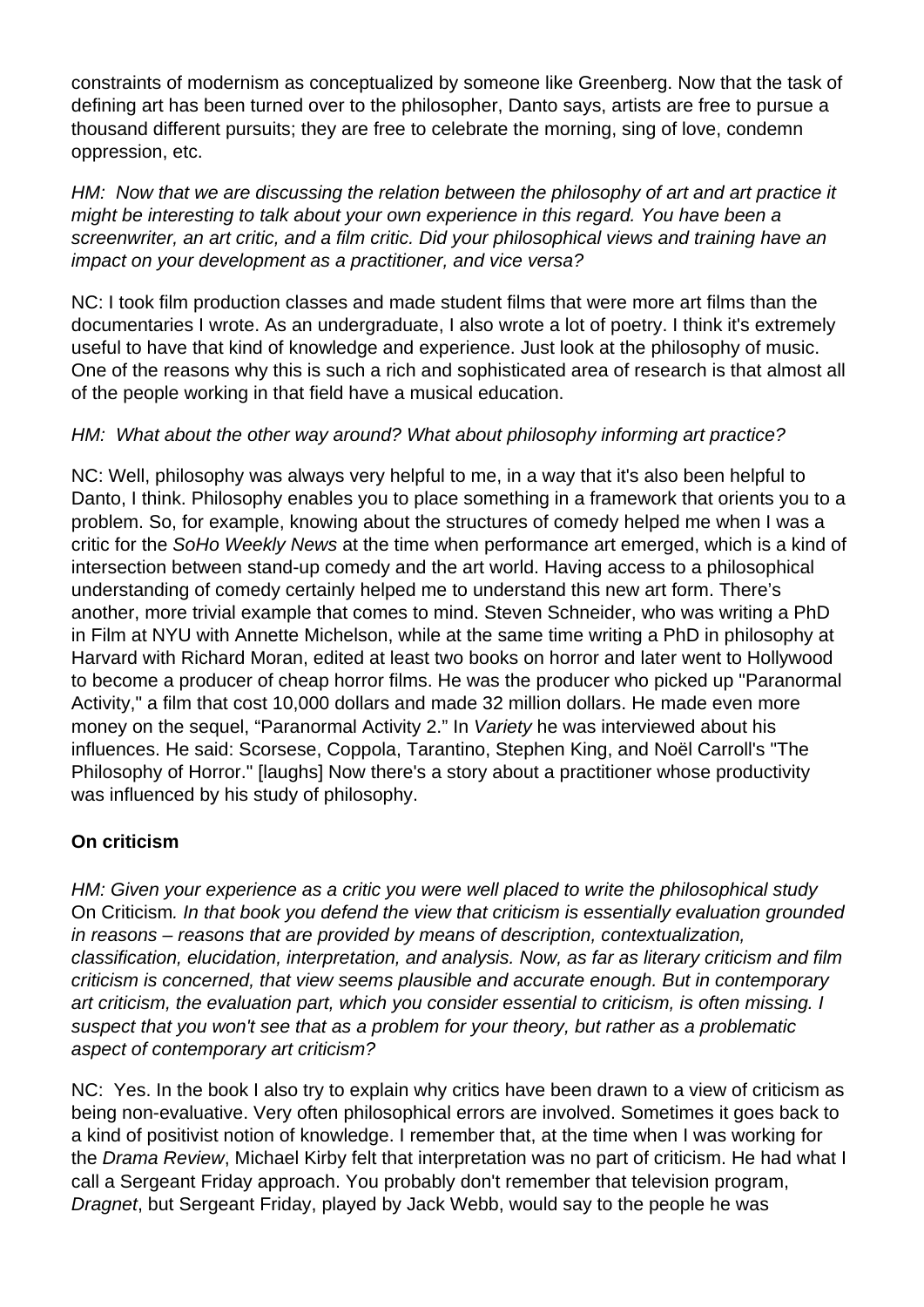interviewing: "Just the facts, ma'am." If someone tried to offer an interpretation of what happened, he would simply repeat: "Just the facts, ma'am." I think a lot of critics were influenced by that kind of positivism. There was also pressure from phenomenology to just offer descriptions. You see that to a certain extent in Susan Sontag. To be fair, though, I should mention that a lot of art in those days itself aspired to a kind of cool factuality.

HM: In his book What Happened to Art Criticism? James Elkins also draws attention the ebb of evaluative judgement. He thinks that the crisis in art criticism is partly due to the lack of a disciplinary home for art criticism. If it were a proper discipline, there would be some common ground and there would at least be a centre against which to push. What do you think about that explanation?

NC: To a certain extent, I don't think he's right. A lot of the major art critical voices that you hear nowadays tend to be art historians. Benjamin Buchloh teaches at Harvard, Rosalind Krauss teaches at Columbia, Hal Foster teaches at Princeton. They have lots of students who write criticism. So, they do have a disciplinary home and it shapes the kind of criticism they write, which is precisely the kind of criticism that I have a certain opposition toward. Of course, it's hard to generalize about art critics. You also have a long tradition of art critics who are poets. John Ashbery is one example. I guess you could say they don't have that kind of disciplinary home, but that's not what accounts for the way they write. It's the fact that they're poets that accounts for the way they write.

HM: Another reason to be sceptical about Elkins's explanation is that film criticism lacks a disciplinary home just as much (or as little) as art criticism, but doesn't seem to be in a crisis. Most film critics certainly don't shy away from evaluative judgments.

NC: Film criticism is different in part because film criticism still has a pretty continuous life in newspapers and popular publications, on the Internet and on television. So it has a much less specialized audience than art criticism. In fact, what Elkins says about criticism not having a disciplinary home, is probably more true of film criticism than of art criticism. Maybe that's precisely why there's no crisis in film criticism. Maybe you need to be an academic to have an identity crisis…[smiles].

HM: You have also argued forcefully against the idea that criticism is inescapably subjective. In your view, objective criticism is possible and it is what critics should aim for. But how far exactly would you take this? Are you saying that, if critics do their job properly and make no mistakes on the level of description, contextualization, classification, etc., they will inevitably arrive at the same evaluative judgment of the work of art? Or are there legitimate grounds for disagreement?

NC: It doesn't seem to me that objectivity, or at least the kind of intersubjectivity that I am thinking of as objectivity, requires that everybody, at the end of the day, arrives at the same conclusion. We can expect consensus on the positive and the negative. For instance, music critics will all concede that Mozart is good. People will still have debates about whether or not Beethoven was better than Mozart, but I don't think that's a big threat to objectivity. It reminds me of what Hume says at the end of "Of the Standard of Taste". He thinks that the supposedly ideal critics will all agree that Ovid and Tacitus are both good writers. But for various reasons, they may rank the two differently. A young ideal critic, because of her age, may prefer Ovid over Tacitus. Or some people will be phlegmatic, while others are sanguine, and because of their different 'humours', they will make different rankings. But fundamentally, they're not going to disagree. Furthermore, there are procedures that can help us to reach a consensus.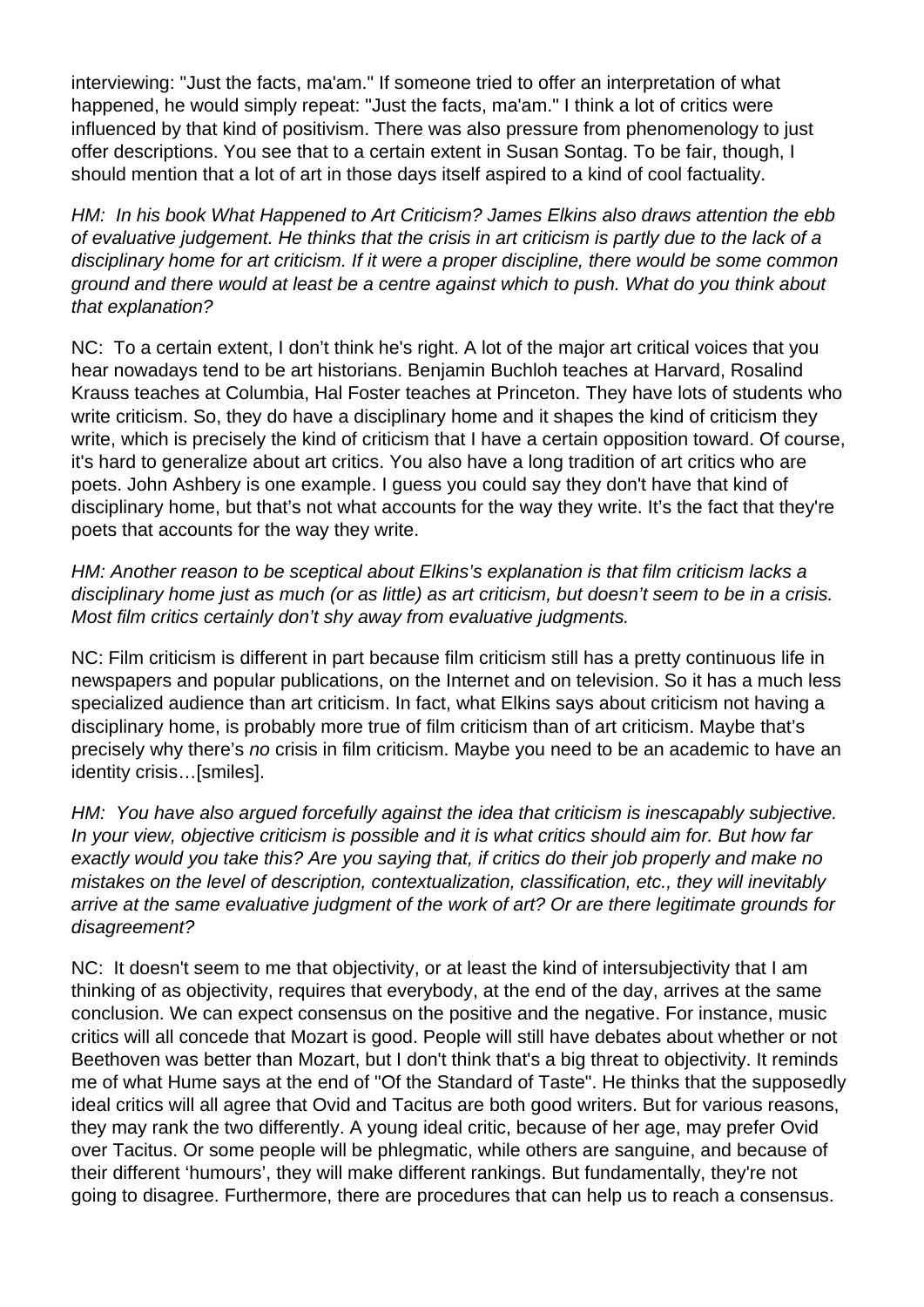Suppose you don't like a particular film by Hitchcock and I point out that you do like this other film by Clouzot and that it has a number of similarities to the Hitchcock film. The burden of proof is now thrust upon you to say what it is about Hitchcock that's different from Clouzot that defends your judgment. So, we have all sorts of practices of reason giving; and we have all sorts of resources to reach to. That's why I argue about the importance of categorization. Whether or not something belongs to this category or that category, very often is actually a matter of fact, not a matter of decision. I can't decide to place Hamlet in the category of farce if I'm interpreting Shakespeare. Of course, there is what Jerrold Levinson calls a 'performative interpretation.' That is, you could perform Hamlet as, say, a farce. But that wouldn't be a critical interpretation. A critical interpretation of Hamlet would require that we place it in the category of tragedy. And that's a matter of fact.

# **Categorizing works of art**

HM: Since Kendall Walton published 'Categories of Art,' I think that very few philosophers of art will dispute the importance of categorization. But how do we find out what the correct category for a given work is?

NC: I largely follow Walton in this. The intention of the artist, the fact whether a category is well-established at the time when the work was made, the amount of standard features that a work of art shares with other members of a certain category – these are the things that help to determine to which category a work of art correctly belongs. Walton also mentions a fourth standard of correctness, but that's one I disagree with. I also disagree with Jerrold Levinson in this respect. They think that it counts for a particular categorization if it makes the work better. I think that is not acceptable. When it comes to art, we care about what actually has been achieved and not how we could make it better. I think that this is a residue of the tendency that a lot aestheticians have to view things from the reception side of the art transaction.

# HM: Is this the only difference between your and Walton's views on the categorization of works of art? Would you also subscribe to his view that categories should be perceptually distinguishable?

NC: I'm actually not sure what to make of that requirement because if that requirement is understood in a narrow sense then there wouldn't be categories of literature. A novel is not perceptually distinguishable from an epic, at least not when you, say, transpose the dactylic hexameter of the Aeneid into prose English. Yet, it makes a big difference whether something belongs to the category of the epic versus the novel. So, while Walton seems to be talking about art in general, it may turn out that he's actually talking about visual art. Arthur Danto does that, too. Clive Bell is another example. I took it that Walton argues that we can't resist seeing works of art as belonging to certain categories and that this has a profound impact on perception. For instance, we see a work as belonging to the category of paintings in the style of Van Gogh. The next question is then whether this is the correct category for that particular work. And that's where his four standards of correctness come into play.

HM: But suppose that we find out that the work was not painted by Van Gogh, but by an unknown painter in the 18th century. That would mean that 'paintings in the style of Van Gogh' would not be the correct category for this particular work.

# NC: Right.

HM: But it would still belong to that category. Because, for Walton, membership in a category is determined by perceptual features alone, and this work really looks like a painting in the style of Van Gogh. So, 'belonging to a certain category' and 'being the correct category for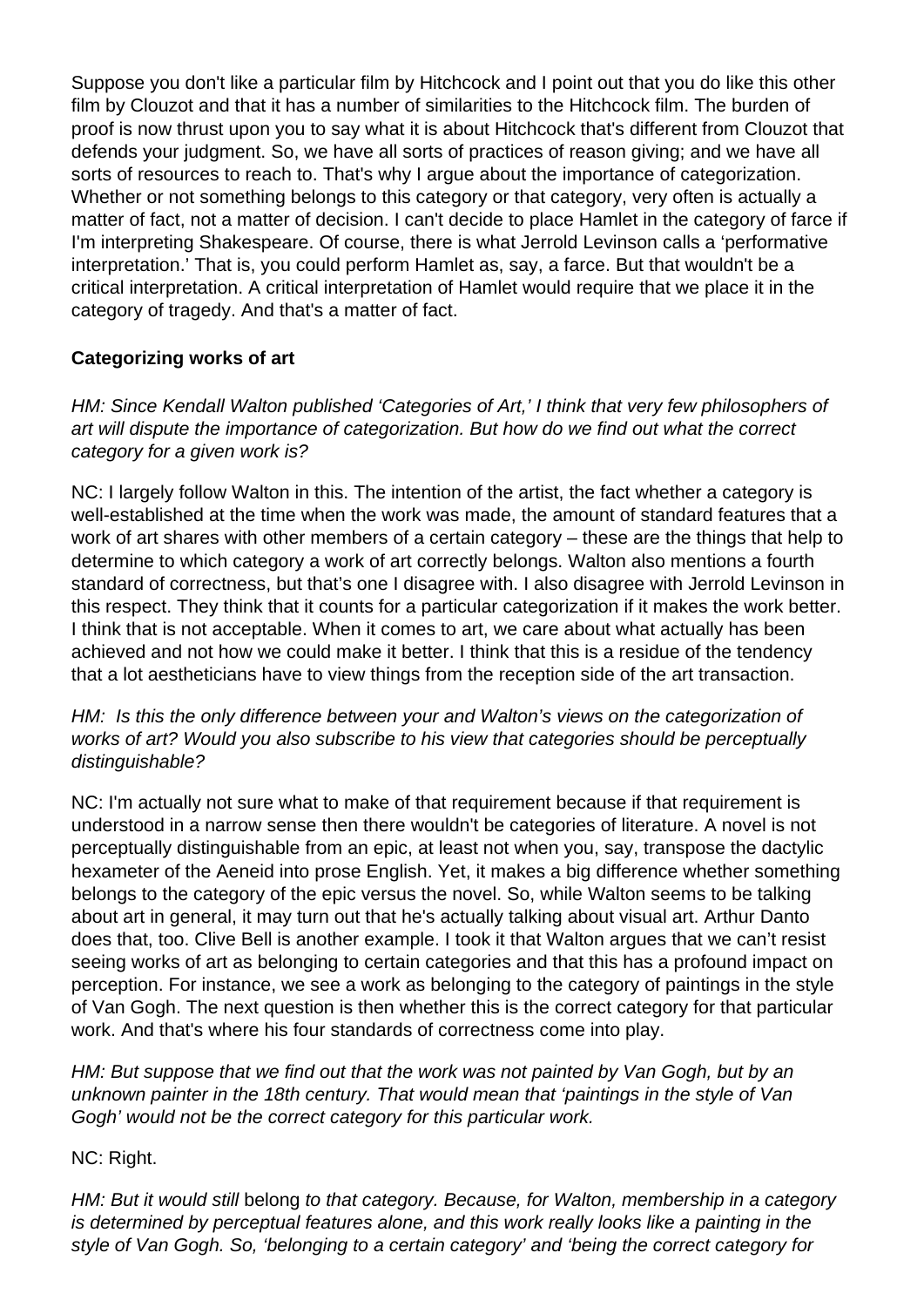appreciation' seem to be two different things.

NC: Yes, I can see that. Of course, if Nelson Goodman were right, then being a Van Gogh painting would always be perceptibly different from being a painting in the style of a Van Gogh. So, you could dig a trench there. But I'm sceptical about Goodman's claim. In any case, I need to read Walton's essay more carefully. I had always just assumed that everything he said in that article also applied to literature. When I talk about the importance of categorization, I certainly mean it to apply to literature, as well.

HM: Putting a work of art in the correct category is one aspect of criticism. Interpreting a work of art is another important aspect. As a moderate actual intentionalist, you have argued that when a work is open to several interpretations, the correct interpretation is the one that takes the artist's actual intentions into consideration in so far as these are compatible with the actual features of the work. But how would you approach an artist who intends her work to be open to several interpretations, perhaps even incompatible ones? Suppose such an artist makes a work with a specific meaning in mind, but when asked about it, simply says that she's happy to leave it to the audience to determine what it is about.

NC: Well, intentionalism isn't committed to taking pronouncements of artists as decisive.

HM: But what if she's being fully sincere? There are many artists out there who genuinely don't care whether the audience is able to reconstruct the meaning they had in mind, and actively invite the audience to come up with their own interpretations.

NC: But do you think that such artists have two intentions about the meaning of the work? I don't think so. The way you describe the thought experiment, the artist has one intention about the meaning of the work and another that she says is the meaning. Often artists actually dissimilate, especially contemporary artists, because they don't want critics to pigeonhole them. They are coy about the intentions behind a work because they are afraid that with each new work this will come up again and again. It's a defensive strategy that avant-gardists use to protect themselves from critics.

On the other hand, I wouldn't want to deny that artists can intend their works to be open structures. But not all artists fall into this category. Cage does, but Milton doesn't.

# **What is art?**

HM: You mention avant-gardists. Their creations often give rise to that stickiest of questions: 'What is art?' As you have repeatedly pointed out, this question can be interpreted in at least two different ways: 'How do we identify something as a work of art?', which is an epistemic issue, or 'What are the necessary and sufficient conditions for something to qualify as a work of art?' which makes it a metaphysical issue. Many philosophers of art in the 20th century have tried to answer the latter question – without much success, so you argue. We don't have a satisfying theory, and in your view we also don't need one because the question of art's definition is only of marginal philosophical interest. People in the art world don't care about definitions. What they care about is the epistemic question: how do we know whether some new creation of an avant-garde artist is indeed a work of art? What is your answer to that question?

NC: I have developed what one could call a historical narrative approach to art. If we can tell an accurate historical narrative about the way in which such a strange object came to be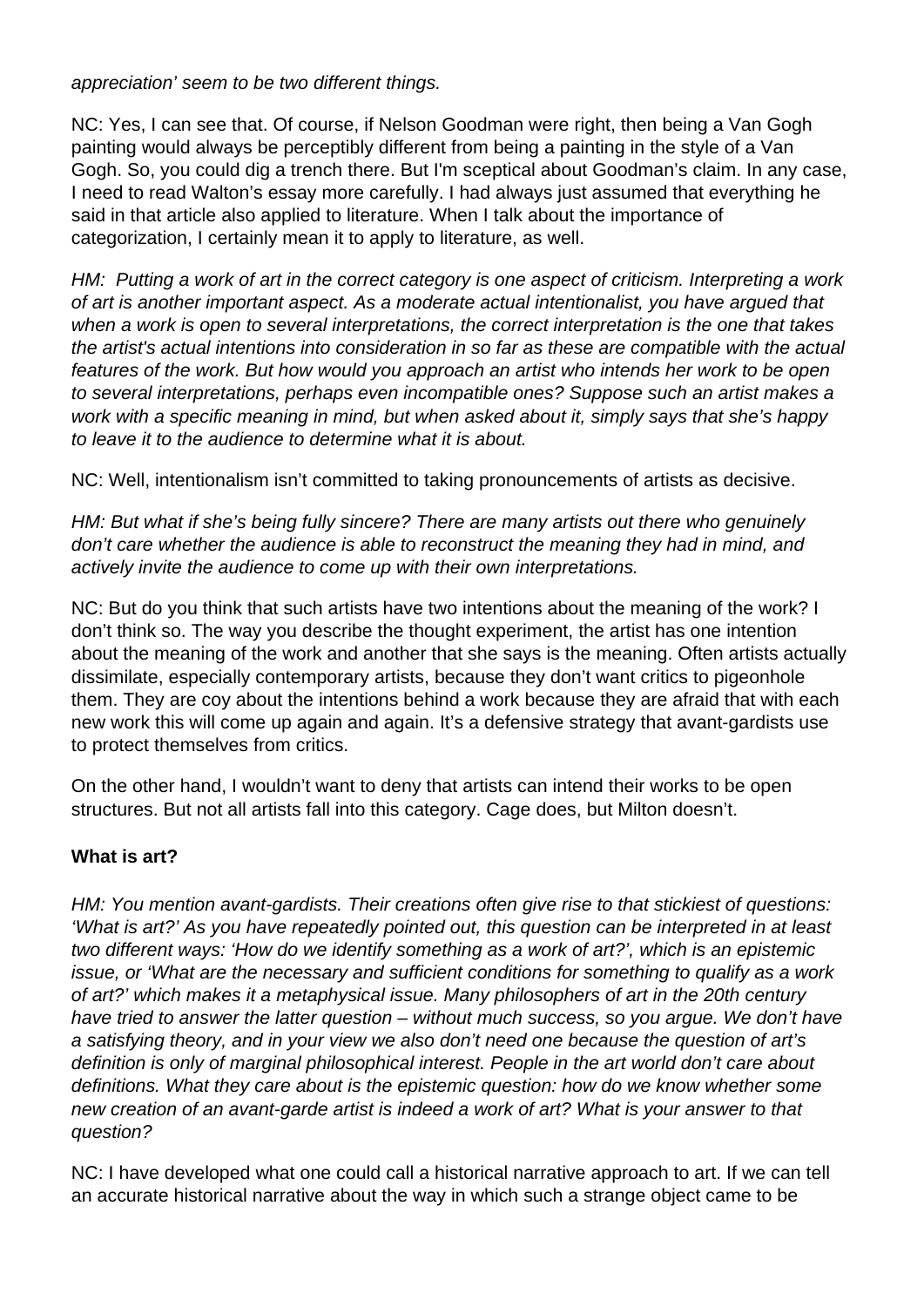produced as an intelligible response to an antecedently acknowledged art-historical situation, then we can be assured that we're dealing with a work of art.

HM: Could there be a scenario where some objects did not come to be produced as intelligible responses to previous art historical situations, but where those objects are nonetheless considered to be artworks by people in the art world because they falsely believe that an accurate historical narrative can be told connecting them to previous art making practices? In other words, is it possible that we have identified as works of art, things that are in fact not works of art?

NC: Yes, that's possible. I can think of different scenarios. One is rather far-fetched, but it's worth mentioning since it has a place in logical space. Think of those Von Däniken stories about space travellers coming to earth before the dawn of humanity. Suppose they left a painting here that looks exactly like a Dutch landscape painting and that if tested with radiocarbon we would date someplace in the 17th century. Perhaps it is just a kind of child doodle of one of these super-intelligent, super-skilful space aliens, done many millennia ago. We think that it fits into a particular narrative, but it doesn't. So, we would misidentify it. However, that's not a problem for my theory since it has the requirement that narratives be accurate. Other examples of false narratives that come to mind are those related to African ceremonial masks or similar items of tribal art. All too often we have incorrect narratives linking these objects to art as we know it in the West. But we don't need that kind of narrative to be able to identify these objects as art. These masks don't spring from nowhere. They originate from a practice in which there is a tradition of apprenticeship, etc., and this will allow you to tell a relevant and accurate narrative that will establish these objects as art.

HM: What do you think about the following scenario: Suppose an artist believes that his latest work offers an intelligible response to the art-historical situation of his day, and that it has some relevance to what has gone before, but he happens to be wrong about that. If the art world is uncritical and doesn't challenge the artist's beliefs, the work may end up museums and anthologies, even though it is not art.

NC: Let's take a case. Henri Rousseau, also known as Le Douanier, thought he was working in a tradition of Delacroix and people found his paintings charming, but not because they had the kind of depth or the quality of realism that you would find in a Delacroix painting like the Rape of the Sabine Woman or the Arab Horseman Attacked by a Lion. So, the art world dismissed his interpretation and art historians have ever since. The qualities that they pointed to in the paintings have to do with their terrifically flattened and schematic and repetitive character. They are not life-like, they are picture-like. As such, they are going to be grouped with the work that began to acknowledge the flatness of the painting in the late 19th century. So, Rousseau was wrong about working in the tradition of Delacroix. But he wasn't wrong about working in a tradition of representational painting. That view was reasonable. And for the purpose of identifying the work as art, that's enough.

HM: So, even though the narrative that Rousseau himself subscribed to was mistaken, his work does have a place in art history and museums, you suggest, because we can tell a different and nonetheless accurate narrative connecting it to antecedent art making practices.

# NC: Correct.

HM: But isn't there another reason why it would be ill-advised to deny art status to Rousseau's paintings, namely the fact that they have inspired and influenced so many artists afterwards? That's the sort of consideration that seems to have no place in your historical narrative account – the idea that, to identify something as art, we have to look, not just at what came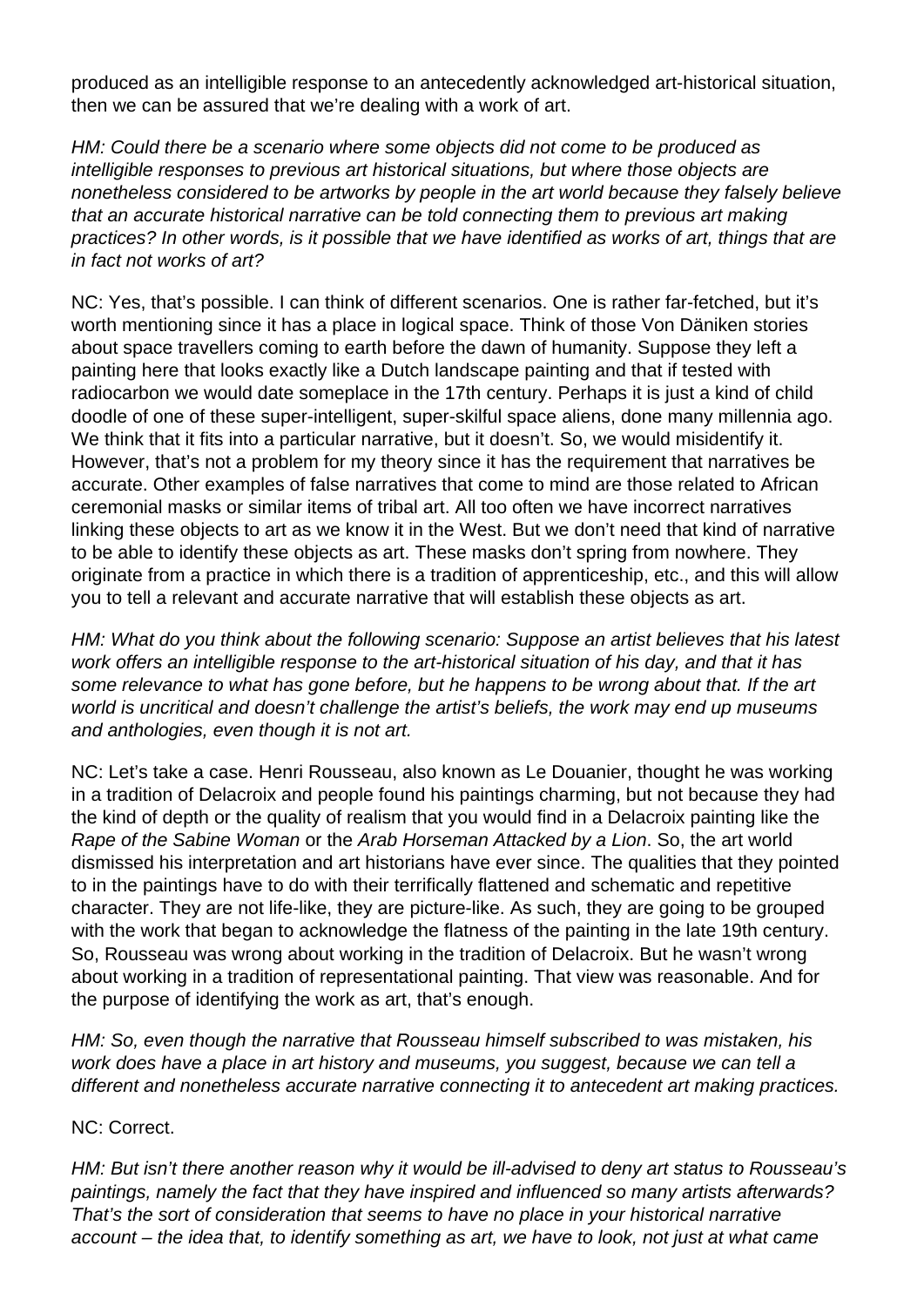before, but also at what came after the creation of the work. Especially in the case of Rousseau, there seems to be only a thin thread connecting the work to previous art, but a very strong thread connecting it to later avant-garde art.

NC: I certainly am sympathetic to what you are saying and I do invoke those kinds of considerations when philosophers in the debate on art's definition try to exclude things from the realm of art. For instance, there are still those who will say that Duchamp's Fountain isn't a work of art. In response to that, I tend to point out that Fountain has been counted as art for almost 100 years now; it's been heavily influential not only on art making but on art theory; some people think it's the most important work of art of the 20th century. So, I certainly invoke those things when people so to speak want to remove some things from the chessboard. But I am a little hesitant to use it as an identificatory procedure. Why? Well, think of visionary works that for some reason didn't get executed. LeDoux, for example, was a 19th century artist who made lots of plans for buildings that were never executed, but have had great influence on the history of architecture. I don't think we could call these works of art. If we were to take up your suggestion, we would need a way to exclude them.

# HM: Why not include them?

NC: Okay, but I guess that's why I'm a little nervous about that suggestion: to take a plan and to call that a work of art, especially a work of architecture...

#### HM: Obviously, it wouldn't be a work of architecture. But one could consider it an artistic drawing.

NC: Maybe it is a work of art as a drawing, but then the connection to the future drops out. You would call it a drawing because of its connection to its past not because of its connection to its future. It hasn't influenced many drawings afterwards. I think you'll be able to come up with examples like this for every art form. Or even think of ideas expressed in manifestoes. They could be very influential, but you wouldn't want to call the manifesto itself a work of art.

#### HM: I want to pursue this a bit further. In your book Beyond Aesthetics you compare art's identity to a nation's identity. Why do you think that's a helpful comparison?

NC: Just like art, a nation is a historically evolving entity. So, it wouldn't make much sense to characterize a nation's identity by means of sets of necessary and sufficient conditions. Instead, you try to tell a historical narrative, one that shows the way its past and present are integrated.

HM: But what if we want to know whether an emergent feature is or will be part of a nation's identity? It certainly seems relevant to consider the future impact and influence of that particular feature on the nation. But that would mean – and I'm keeping the parallel case of art in mind here – that we need to be forward-looking and not just backward-looking.

NC: These sorts of considerations are relevant to certain questions in the philosophy of art, but are they relevant to the identification issue? One reason to think that that's not the case is that you've got to allow for the fact of failure of uptake. You want it to be the case that something can count as a work of art even when, as Hume said of his Treatise, it drops still born from the printer's wheel.

HM: So, influence or impact is not a sine qua non for something to be identified as art. Let me ask you about something that you do consider to be a sine qua non. In your view, it's not enough that an artist's work has some connection to previous art making practices. Her work should also have some relevance to what has gone before and should not be of only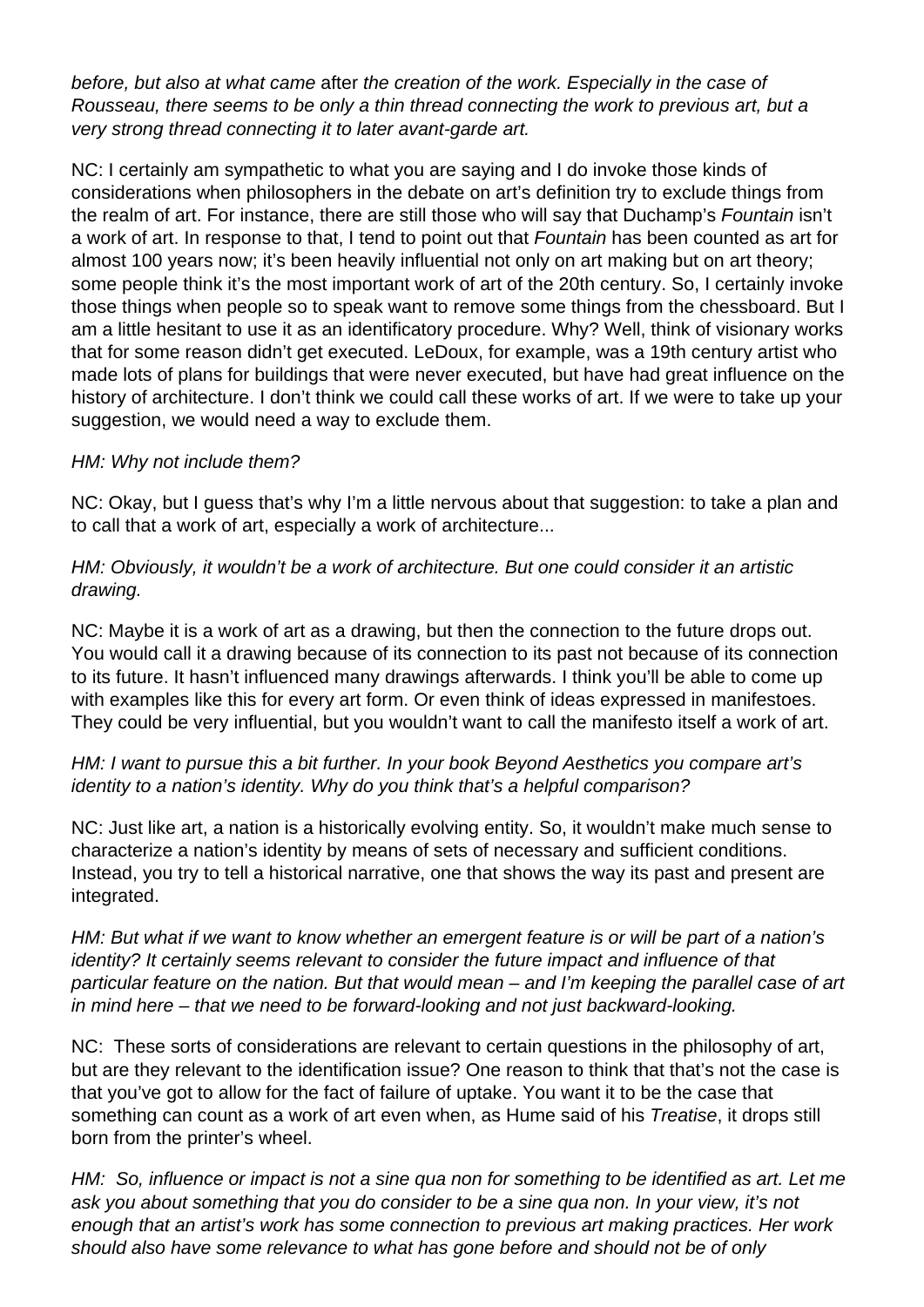peripheral significance. But aren't you introducing a normative element here that is at odds with the purely classificatory approach that you seem to favour? Doesn't this exclude the possibility of there being bad art?

NC: Here's a counterexample to intentional-historical definitions of art that will explain why I have that extra condition. Somebody's video tape of Christmas morning with their family might be intended to have the property of perceptual verisimilitude. That is, the regard that the maker invites or even mandates the viewer to have is that they see this as perceptually like what happened that Christmas morning. That way, it is connected to what was once an art regard. The Greeks, and many painters ever since, had the aim had of producing a likeness of appearances. So, according to the intentional-historical definition of art that video of Christmas morning should be considered art. I think it is not art, because even though it connects to something in the past, it connects in a way that is not relevant any longer to the purposes of advanced art. It doesn't mean that you can't make art that looks like what it's of. You can. But making something that looks like what it's of is no longer enough for something to be art. It doesn't make it bad. It's just not an aspect whose repetition in the present makes it count as a work of art. So, there's a case where relevance doesn't push you over into evaluation.

# **Progress**

HM: You once observed that there has been progress in answering the question 'What is Art?' but only in the sense that more precise distinctions are being drawn and subtler conceptions of the project of definition are being proposed. Do you think that progress in aesthetics, if there is any, is always of this kind, i.e. incremental rather than monumental?

NC: For my generation, the idea that the defining features of art might not be manifest properties of the work brought about a seismic change. I would say that that introduced a monumental shift in aesthetics. The idea found its origin in Maurice Mandelbaum's response to Morris Weitz and was later developed by Danto in one direction, by Dickie in another direction, and by Wollheim in yet another direction.

HM: But developing an idea in a certain direction is not necessarily the same thing as making progress. In science, it seems appropriate to talk about progress because there you have a growing body of knowledge around which there exists a broad consensus. In aesthetics, however, there is very little consensus and all the big questions remain unanswered or, at least, have many competing answers.

NC: Isn't there a consensus that what makes something a work of art cannot exclusively be an intrinsic property?

HM: Yes, but that's a consensus on a negative conclusion. Philosophers will often agree on what is not the right answer to a certain question. But they are rarely, if ever, in agreement on what is the right answer. And as such, there seems to be no substantial body of knowledge that increases over the years.

NC: It's true that most of the time philosophers don't have absolute knock-down arguments that will once and for all convince their opponents. But instead they can provide arguments that shift the burden of proof. I think we should accept that philosophy is very often just a matter of shifting the burden of proof.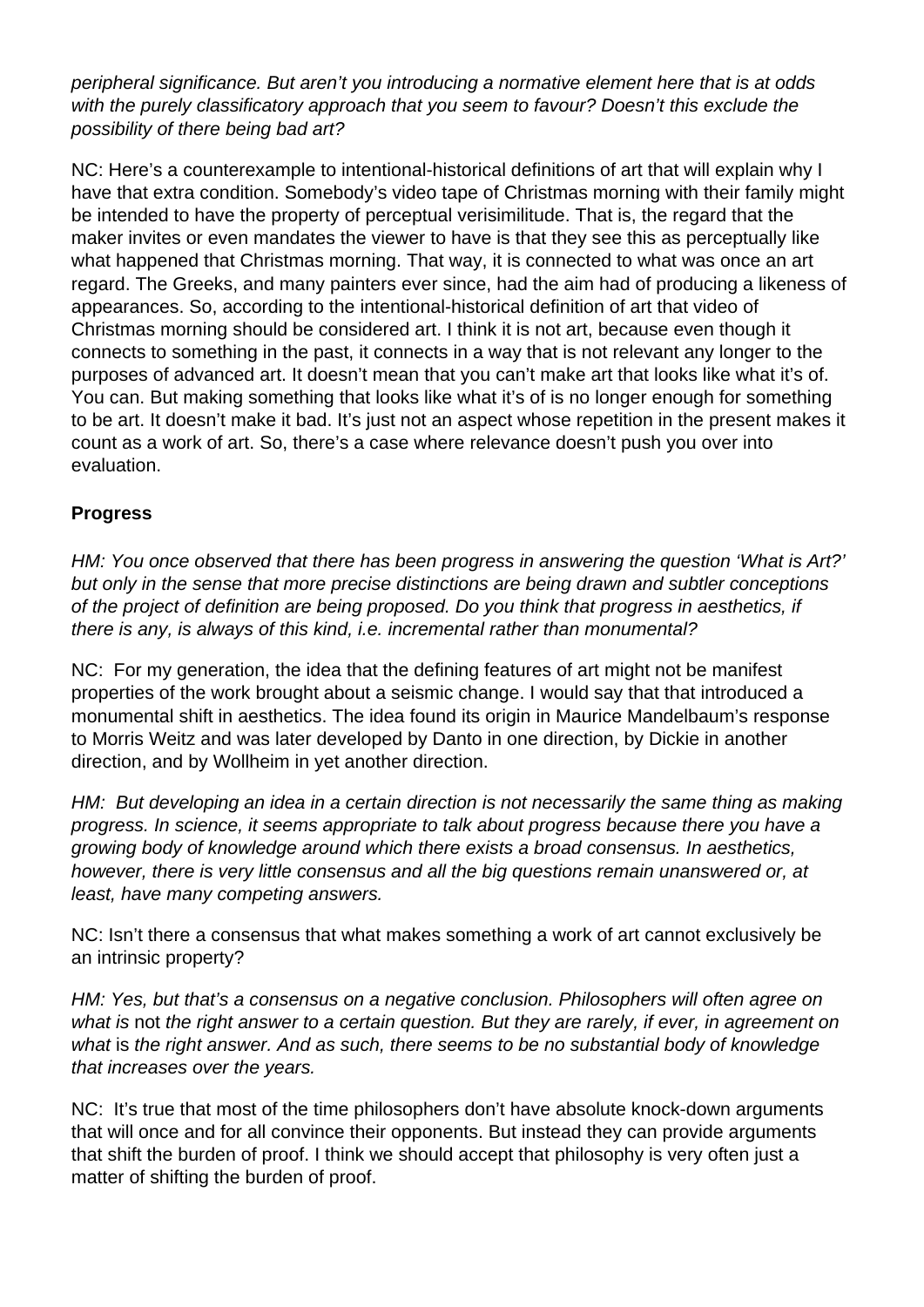HM: But you have never found this lack of consensus frustrating?

NC: No, it's because of that that I have a job…

# **Humour, suspense, and horror**

HM: While tragedies are typically taken more seriously than comedies, you are one of the few philosophers of art who has written about the latter. In 'Two Comic Plots', for instance, you attempt to identify narrative structures that are either funny themselves or are naturally conducive to eliciting comic amusement. One such narrative structure is what you call the 'Wildly Improbable Plot'.

NC: Yes, that's when the outcome of the story, given what is true in the fiction, is so absurdly unlikely that it upsets our expectations and presents us with a striking incongruity – which is precisely the business of humour. As such, I argue that the plot itself is a comic device.

HM: But doesn't this offer only a very partial explanation of what is funny about these comedies? Take the example you describe in detail: Buster Keaton's College. We are only confronted with the incongruity at the end of the movie, when the extremely clumsy protagonist wins over the girl with an unlikely display of athletic skill. But it's certainly not the case that we are only laughing at the end of the movie. We're laughing throughout the movie…

NC: You are right. But that model is only supposed to accommodate what is funny about the plot. It does not necessarily explain what is funny about the film on a moment-to-moment basis. That being said, even in terms of more local effects one can often point to improbable coincidences that are also part of the plot. For example, in Bringing Up Baby, the Cary Grant character and Katharine Hepburn character meet again and again, which is wildly improbable. Or think of the Marx Brothers' Duck Soup or W.C. Fields' The Fatal Glass of Beer where the improbabilities build almost from moment to moment. So, you can have those improbable effects embedded in the plot, or you can have it as an overarching structure. But, again, the model is only meant to explain what is comic about the plot as such, not what is comic about all the gags or jokes within the plot.

HM: Another potential concern is that many narratives with wildly improbable outcomes or incidents don't turn out to be comedies. One example is suspense fiction where the hoped-for, triumphant outcome appears very unlikely, thus creating suspense on the part of the audience. What, then, is the difference between comedy and suspense?

NC: In suspense the happy ending cannot be too improbable or else the audience would start laughing and all suspense would be gone. In a comedy, that's precisely the effect you want to achieve. As a consequence, the maker of a comedy will foreground the improbabilities in the plot, whereas a master of suspense will try to hide these.

HM: But if this analysis is right, then comedy and suspense would seem to be mutually exclusive since one cannot both hide and foreground plot improbabilities. Yet, there are suspenseful comedies.

NC: That's an interesting point. I think you'll notice two things when you look at suspenseful comedies. First, you will often find yourself shifting between the two modes. For example, in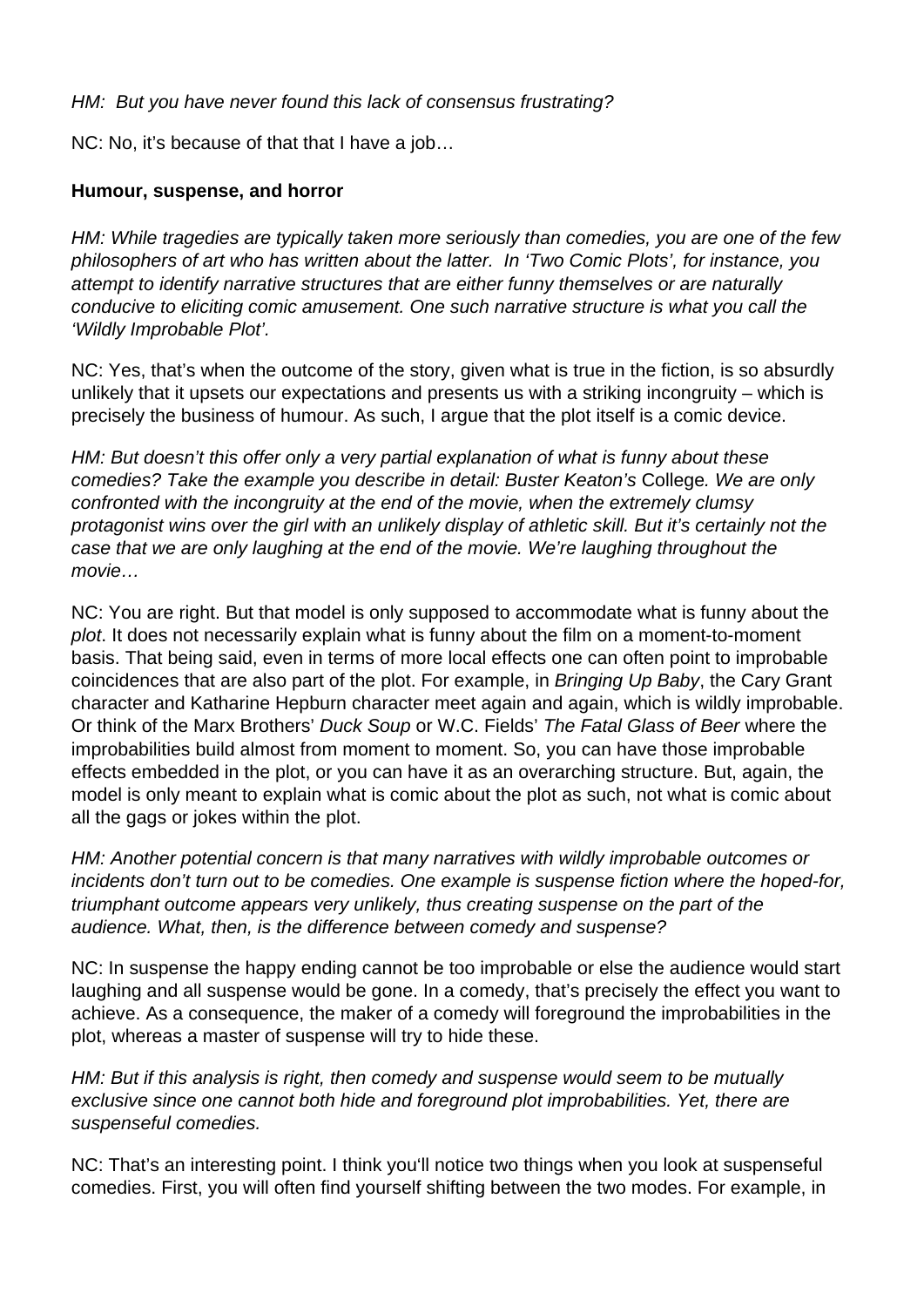Buster Keaton's The General, there are many funny moments, but there are also suspenseful moments that are not necessarily in any way funny. When the Union trains are chasing him there are all kinds of jokes and gags along the way, but fundamentally there is a kind of suspense that follows the classic structure. Second, there are instances of suspense where in the end the suspense gets topped off with an absurd and comic improbability. For example, in Our Hospitality, Buster Keaton's girlfriend is drifting towards the edge of a waterfall and he can't save her because he is tied to a log. Just as she hits the crest of the waterfall he suddenly realizes that he could actually use the log he is tied to as a kind of support to swing over and catch her, which he does in a spectacular backwards catch. It is absurdly improbable and couldn't possibly be done by this inept and clumsy character. So here you have suspense right up until the moment when the suspense is at its most intense point and then you have it broken with comedy.

HM: A further subgenre of comedy that seems predicated on a contradiction is the horror comedy. Horror and humour appear to be completely opposite emotional states and, yet, films like Gremlins, Arachnophobia, or Scream combine the two and have been huge box office hits. How would you explain their puzzling success?

NC: While the feeling of horror is very different from the feeling of comic amusement, the cognitive constituents of both these emotions are actually very similar. As mental states, they are both directed at the same sort of object, namely some kind of incongruity or anomaly – I'm thinking here especially of monsters in horror and clown figures in comedy. What is important is how the anomaly is treated: whether it is projected as threatening or non-threatening. For instance, developmental psychologists have found that a child will laugh at a funny face if it is made by a caregiver, but if the same face is made by a stranger, the child is likely to recoil and maybe even to scream or cry. In other words, add threat to the anomaly and you are going in the direction of horror, subtract the threat and you are going in the direction of comedy.

HM: This explains well how the switch from horror to humour in these films is possible. What it doesn't seem to explain is why the mixture of horror and humour has proven such a successful formula over the years. Stuart Gordon, the director of Re-Animator, once said that you will never find an audience that wants to laugh more than a horror audience. So, he is not just saying that horror and humour are compatible, but rather that there's a special readiness or openness to humour in horror audiences. Could it be that in order to explain that , we need to refer to the feeling constituent of these respective emotions, after all? For isn't it precisely the preceding tension and claustrophobia of horror that makes the relief and release of humour particularly welcome and enjoyable?

NC: So your view is that somehow the horror gets disarmed in a horror comedy?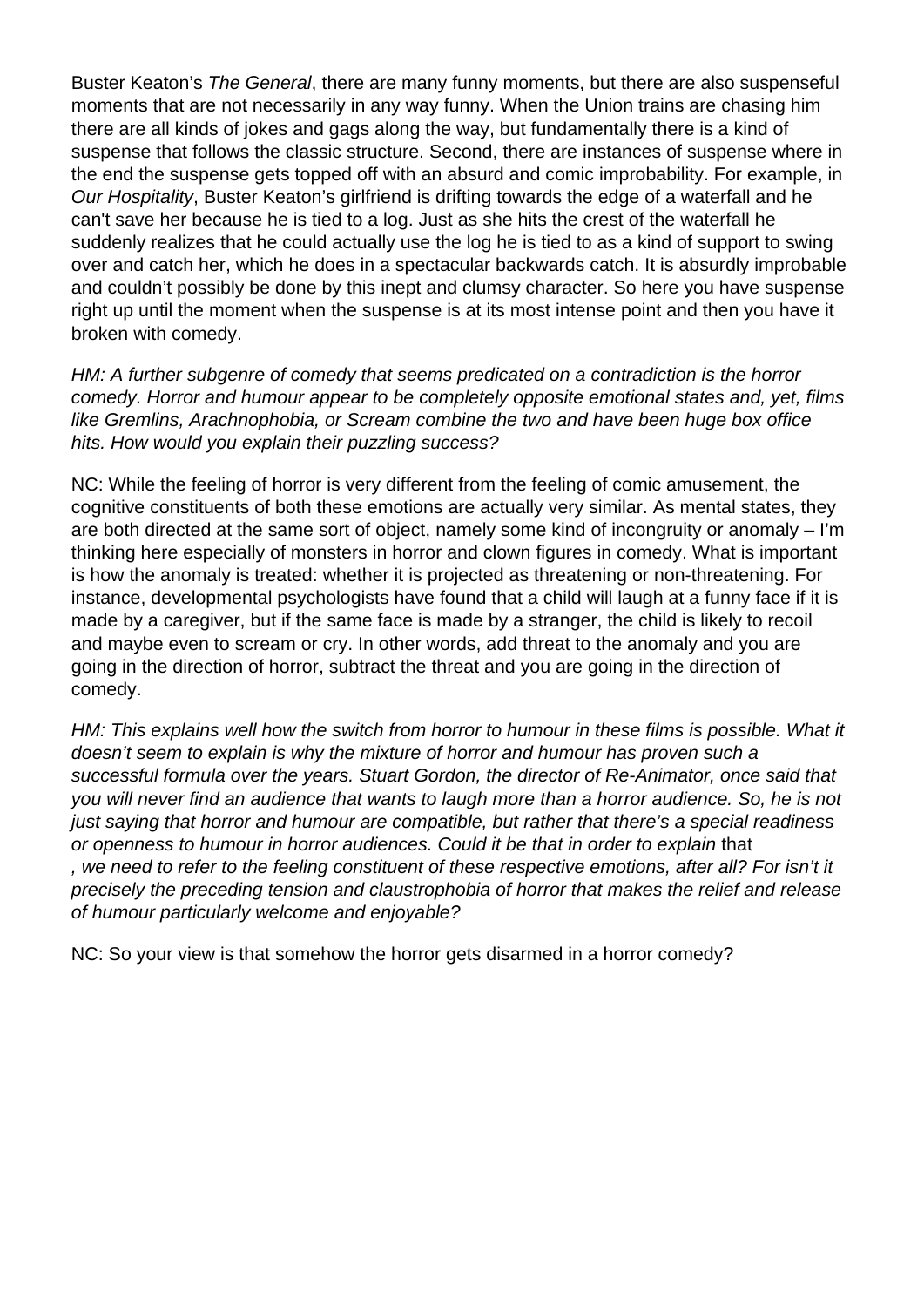HM: I wouldn't put it that way exactly. What I'm suggesting is that, in order to explain the special appeal of films that offer this curious blend of horror and humour, we may need to refer to the affective constituents as well as the cognitive constituents of both emotions. Suppose you are feeling really scared because you think there is a burglar in the house, but a few moments later you find out that it's just the cat making noise in the kitchen, and you start laughing with relief. In this type of situation, you have a combination and quick succession of intense fear and laughter, just like in horror comedies, but there is no monster or anomaly involved. To understand this switch from one emotion to the other, it seems that we need to understand the play of affects – tension and relief – and not just the shared cognitive constituents (if there are any). Couldn't something similar be at work in horror comedies as well?

NC: I'll have to think about that. I am a little worried about the suggested account since it introduces the notion of 'release,' which is often linked to the problematic 'hydraulic' theory of emotions. I do think that there is a kind of release involved in humour in general – I call it 'levity'. But I think of it more in relationship to the cognition than the affect. With a joke, for example, when you are confronted with a punch line, at first it doesn't make any sense, but then you think of an interpretation that seems to make sense, after which you realize that that interpretation doesn't make sense either. So, there is a kind of cognitive tension here. You are challenged to make sense of the punch line, and you do, but then you realize that in the end your 'solution' doesn't make sense, after all. And then you relax, realizing that you are dealing with nonsense rather than a genuine puzzle. So, rather than use the word 'release,' I prefer to use the word 'relax', where you are taken with sense of 'levity' or 'lightness.' Returning to the horror comedy, I think there may be an element of that in the cognitive transition from dealing with the stimulus as a threat to then re-categorizing it as a non-threat. That is why I prefer to use the word 'disarm'. I do need to think about it more, but the way I see it, a lot more is happening along the cognitive dimension than along the affective dimension.

# **Dance**

HM: Not many philosophers of art have engaged philosophically with the art form of dance, certainly not to the extent that you have. Why do you think that dance has received so much less attention than literature, music or painting?

NC: Some will say that it has to do with philosophy's problematic relationship to the body. But I tend to think that there is a much more pedestrian answer. In modern society, people have no trouble getting access to literature, music or pictures. There are libraries in every city; middle class children are taught musical instruments; huge bodies of music are easily available since the development of recording devices; big cities have picture galleries, and paintings can be reproduced photographically. Access to dance is much more limited. Most cities, even large cities, don't have ballet companies. For a large part of the population there is almost no possibility to learn dance. And even if there are dance schools in small towns, you are not going to build a philosophy of dance by studying your niece's ballet recital. So, I think there is a more innocent explanation than the theory that philosophy denies the body.

# HM: Given that the philosophy of dance remains such an underexplored territory, there must be quite of a few dance related issues that could use more philosophical study.

NC: Well, to name just one, there is still a great deal of perplexity about the identity condition. What makes something count as a performance of the same dance? That issue is extremely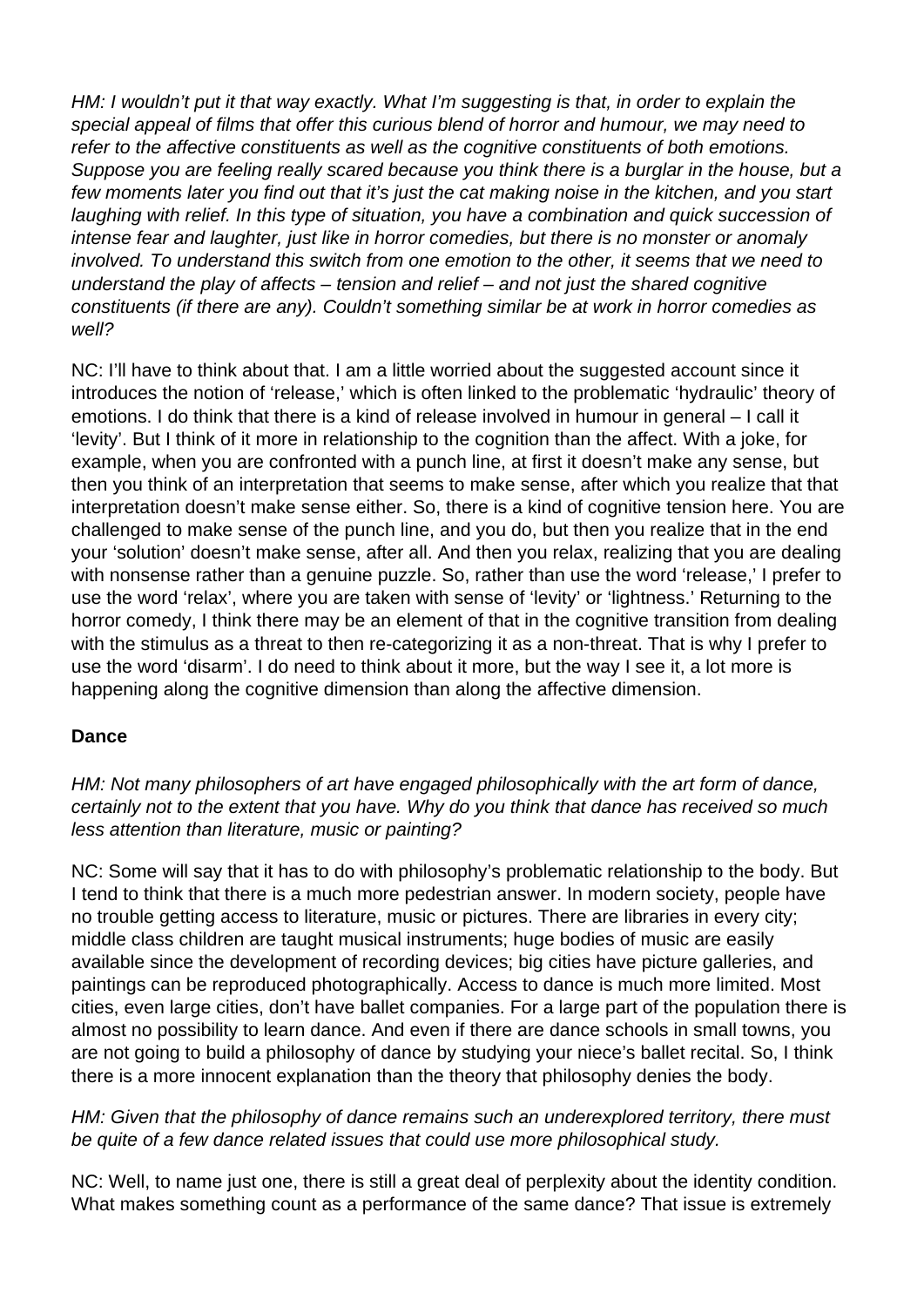unsettled. People try to solve it by making extrapolations from things like music and theatre as these are standardly practiced. But that is difficult because music, at least since the 18<sup>th</sup> century, has a score, and theatre typically has a text. Dance doesn't have anything exactly like that. There are notes and notational systems, but most of the notation is not 'generative.' The choreographer doesn't sit down and generate the dance by making such notes. Laban notations are almost always records of a specific dance – comparable to having a tape recording of a particular piece of music and then having a notator make a notation of that. As you can readily imagine, that is not guaranteed to be the structure that generated the movement in the first place. It is a record of one particular performance. Typically, even if you have a notation of a dance, it will not exactly be like the kind of score that a composer writes since that serves as a recipe for the performance of a symphony. So, finding a way of developing the identity conditions here is a serious challenge because you just can't help yourself to models from the other performing arts.

HM: You are married to one of the most prominent dance theorists of the past decades, Sally Banes. Is she the one who got you thinking about dance, or have you always been interested in dance and is this perhaps how the two of you met?

NC: It is how we met. I was a dance and performance critic for Art Forum and she was the dance critic for the Chicago Reader. One evening, the dancer David Gordon was performing with the Grand Union in Chicago and since I had just written a catalogue article for a performance he was doing in Tokyo and she was writing a book on post-modern dance, we both went up to say hello to David after the show. He didn't want to talk to us, and suggested instead that the two of us should talk to each other…

HM: You have co-authored several articles with your wife, but also with other philosophers. Such collaborations are still quite rare in aesthetics. Like in most other areas of philosophy, the single-authored paper is very much the norm. What made you depart from this norm?

NC: I usually team up with someone when I want to bring together certain strengths. For instance, I have written a paper on songs with Philip Alperson because he has a much greater knowledge of the philosophy of music and of music itself. I, on the other hand, have generally been trying to defend the integration of art into society and to open up the philosophy of art to the appreciation of the social role and function it discharges. That's a project that Phil was not unsympathetic to. We are both similarly disposed to making the approach to art less hermetic and songs – anthems, work songs, marches – seemed the perfect way to do just that.

# **Architecture, Roman Catholicism, and human beauty**

HM: Music, dance, film, literature … In line with your idea that the philosophy of art should give way to philosophies of the arts, you have written about most individual art forms…

NC: But not about architecture.

HM: That's right. Is there a special reason why you haven't written about architecture yet?

NC: Not really. I'm actually trying to learn more about it now and also to take advantage when I take trips abroad. For instance, now that I'm here in Canterbury I'll make sure to spend a long time in the cathedral and before coming here I read several books about these magnificent architectural structures. Of course, because I was raised as a Catholic, I already had some understanding of cathedrals… When I think about it, the fact that I was Roman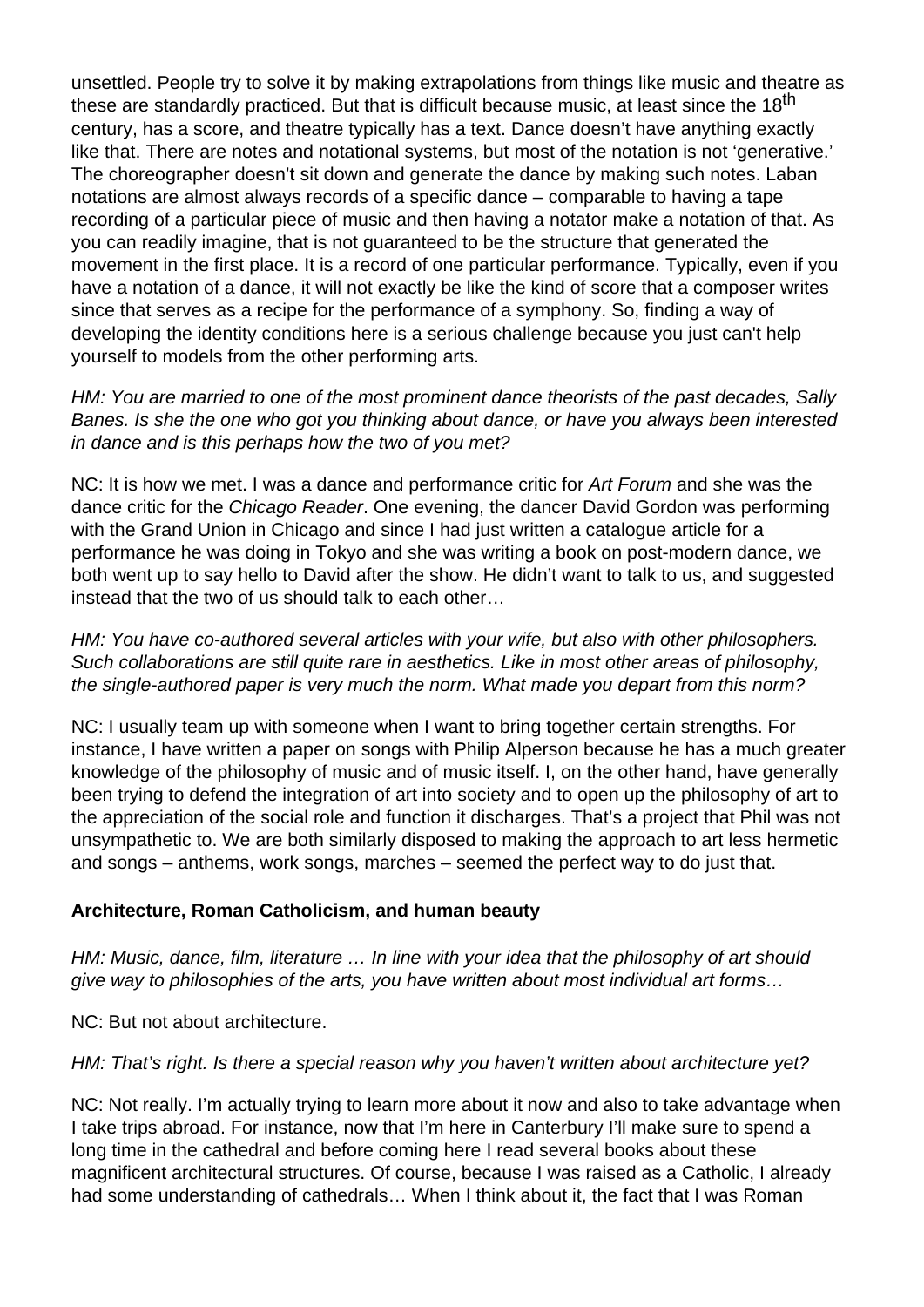Catholic in a society where art had a social function and was deeply embedded in social life probably predisposes me in the philosophical direction I take. By way of contrast, I am in a reading group with Paul Guyer who grew up in a secular Jewish family that appreciated the modernist arts. As a Kantian, he is now in many ways my philosophical antipode.

HM: You have mentioned elsewhere that your Roman Catholic upbringing has given you a visceral dislike of all forms of dogmatism. But it seems that in yet another way it may have had a lasting impact on you.

NC: [*laughs*] I guess so. The other biographical fact that is perhaps worth mentioning is that, unlike many of my colleagues, I was first involved in the interpretation and production of art before backing into the philosophy of art, so to speak. That might be why I tend to take up issues and problems, as opposed to philosophers like Wolterstorff or Levinson who came to aesthetics as metaphysicians and are very strong in that regard. They came to art as philosophers whereas I came to philosophy backwarks.

In a sense, it's odd that I have taken so long to be interested in architecture because architecture seems exactly the kind of art that I should be interested in since it strongly connected to the life of a culture. So, I suppose I am not just interested in architecture now because it is something I haven't done yet. It seems to me that it is almost emblematic of the view I defend.

HM: Perhaps it's precisely because of that fact that you haven't written about it before? As you say, you are interested in problems, but the social embeddedness of architecture has never been contested. It is just obvious. Whereas it is still cutting-edge, so to speak, to stress and investigate how other art forms are deeply embedded in social life.

NC: That's a flattering way to put it. But what I said about dance might be true here as well. Of course architecture is available everywhere, but the discourse of architecture in analytic philosophy is not overwhelming. There are only a couple of books, such as Michael H. Mitias' anthology and Roger Scruton's monograph. So, rather than there being a grander reason, there wasn't quite as much stimulus to think about architecture.

HM: Another issue that you haven't written about, and not many aestheticians have written about, is human beauty. If you Google 'aesthetics' most of the webpages you'll find will be about cosmetics and beauty treatments, etc. Yet, if you look at the leading aesthetics journals you will find many essays on natural beauty and beauty in art, but virtually no work on the beauty of human beings. Is this just an oversight that will be soon be remedied? Or are there good reasons why aestheticians have paid so little attention to this?

NC: I don't know if there are any good reasons, but there are reasons. In his book on art, Clive Bell didn't want to use the word 'beauty' for significant form because he figured it might get confused with the beauty of persons which he thought elicits sexual desire rather than an aesthetic emotion. This is a view that goes back to Kant. Besides this philosophical reason, there is probably also a cultural reason for the neglect you mentioned. As Brecht says in his Threepenny Opera: art is high, beauty and sex are low. But that really is just a cultural prejudice. There are all kinds of things that you would expect to be a natural topic for aestheticians: body marking, tattooing, fashion. But although some philosophers are interested in that – I'm thinking for instance of Peg Brand's anthology on beauty – philosophy has largely been oblivious to those things probably because they are not considered to be serious enough. But I anticipate that this will soon change. For one thing, aestheticians are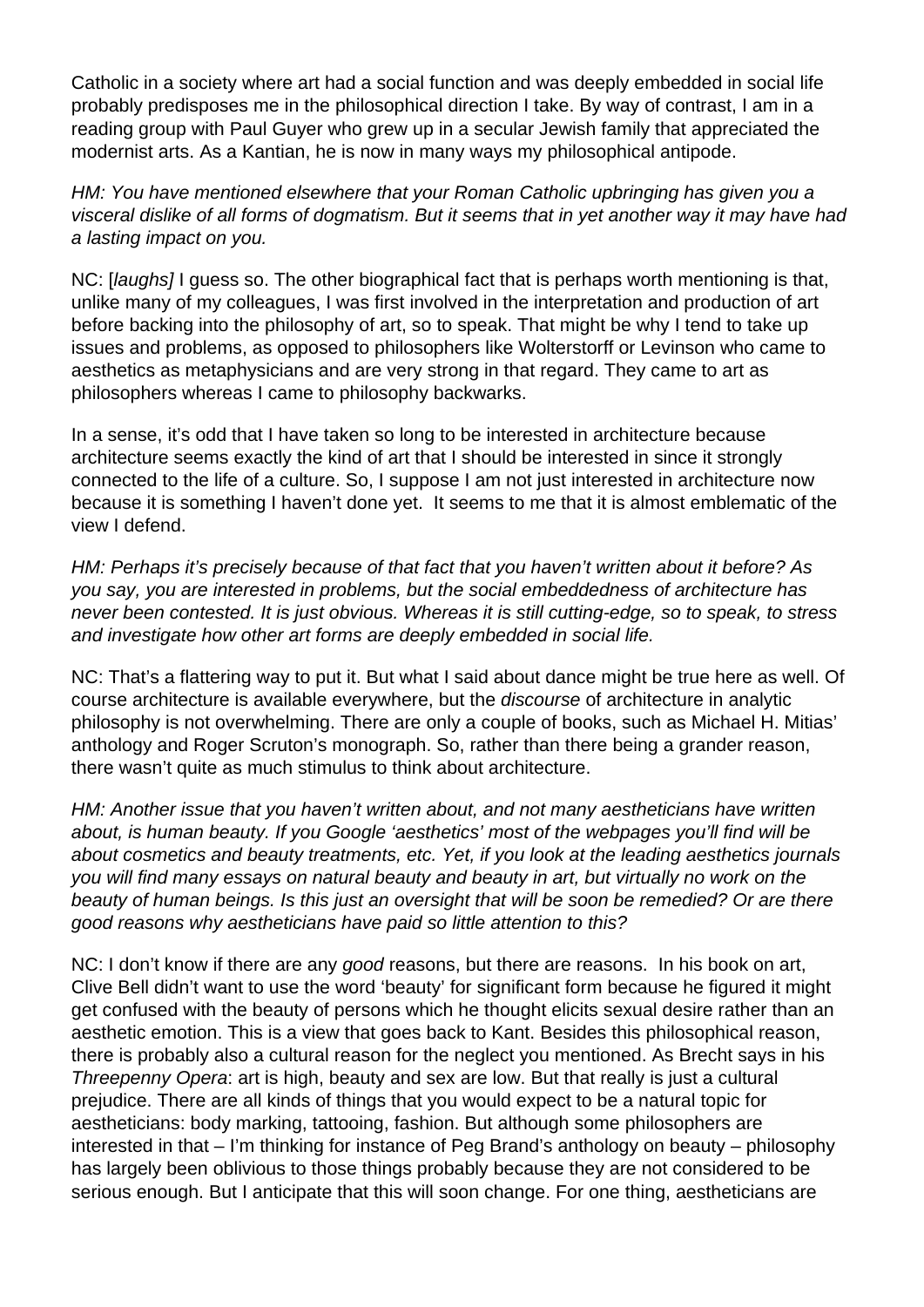getting more involved with evolutionary psychology and as such are becoming more interested in beauty. But also, aesthetics is becoming more and more democratic and is gradually, and I want to say finally, leaving behind the idea of art or the aesthetic as an entirely autonomous domain, cut off from any other human concerns.

#### **References and further reading**

Noël Carroll has authored a great number of books. Of most relevance to the topics discussed in this interview are Mystifying Movies: Fads and Fallacies in Contemporary Film Theory (New York, Columbia University Press, 1988), The Philosophy of Horror, or Paradoxes of the Heart (New York, Routledge, 1990), Philosophy of Art: A Contemporary Introduction (New York, Routledge, 1999), Beyond Aesthetics: Philosophical Essays, (Cambridge, Cambridge University Press, 2001), Comedy Incarnate: Buster Keaton, Physical Humor and Bodily Coping (Malden, Blackwell Publishing, 2007), The Philosophy of Motion Pictures (Malden, Blackwell Publishing, 2008), On Criticism (London, Routledge, 2009), Art in Three Dimensions (Oxford, Oxford University Press, 2010).

The essay collection, Theories of Art Today, edited by Carroll (Madison, University of Wisconsin Press, 2000), focuses on the problem of defining art. The observation that a successful philosophical theory will tend to be very thin and therefore not very useful to practitioners, can be found in the interview 'The Strange Case of Noël Carroll: A conversation with the controversial philosopher', Senses of Cinema, 13, 2001. It is in the same interview that Carroll talks about his Roman Catholic upbringing. 'Working and Dancing,' Dance Research Journal, 15:1, 1982, pp. 37-41 and 'Cunningham, Balanchine, and Postmodern Dance', Dance Chronicle, 2006, 29: 1, pp. 49-68 are two essays that he wrote with Sally Banes. He co-authored 'Music, Mind, and Morality: Arousing the Body Politic,' Journal of Aesthetic Education, 42: 1, 2008 with Philip Alperson.

My remarks on Carroll's account of aesthetic experience were informed by Jerrold Levinson's 'Toward a Non-Minimalist Conception of Aesthetic Experience' (forthcoming in Aesthetic Pursuits, Oxford University Press, 2013) and Paisley Livingston's 'Utile et Dulce: A Response to Noël Carroll,' British Journal of Aesthetics, 46, 2006. An essay by Brian Laetz, entitled 'Kendall Walton's "Categories of Art": A Critical Commentary,' British Journal of Aesthetics, 50, 2010 inspired my questions regarding the categorisation of art works. Laetz argues convincingly that the notion of a correct category of appreciation, as understood by Walton, cannot be equated with the category a work belongs to, and that therefore the guidelines for discerning correct categories are different from the guidelines for determining categorymembership.

Carroll refers to David Hume's Of the Standard of Taste and also wrote an essay on it: 'Hume's Standard of Taste,' The Journal of Aesthetics and Art Criticism 43: 2, 1984, pp. 181- 19. Other articles and books mentioned or discussed in the course of the interview are: Gloria Steinem, 'Erotica and Pornography: A Clear and Present Difference' (Take Back the Night: Women on Pornography. Ed. Laura Lederer. New York: William Morrow, 1980. 35-39); Jerrold Levinson, 'Performative vs Critical Interpretation' (in The Interpretation of Music, ed. Michael Krausz, Oxford: Clarendon, 1993); James Elkins, What Happened to Art Criticism? (Chicago: Prickly Paradigm Press, 2003); Peg Zeglin Brand, Beauty Matters (2<sup>nd</sup> ed., Bloomington, Indiana University Press, forthcoming). The Stuart Gordon quote can be found